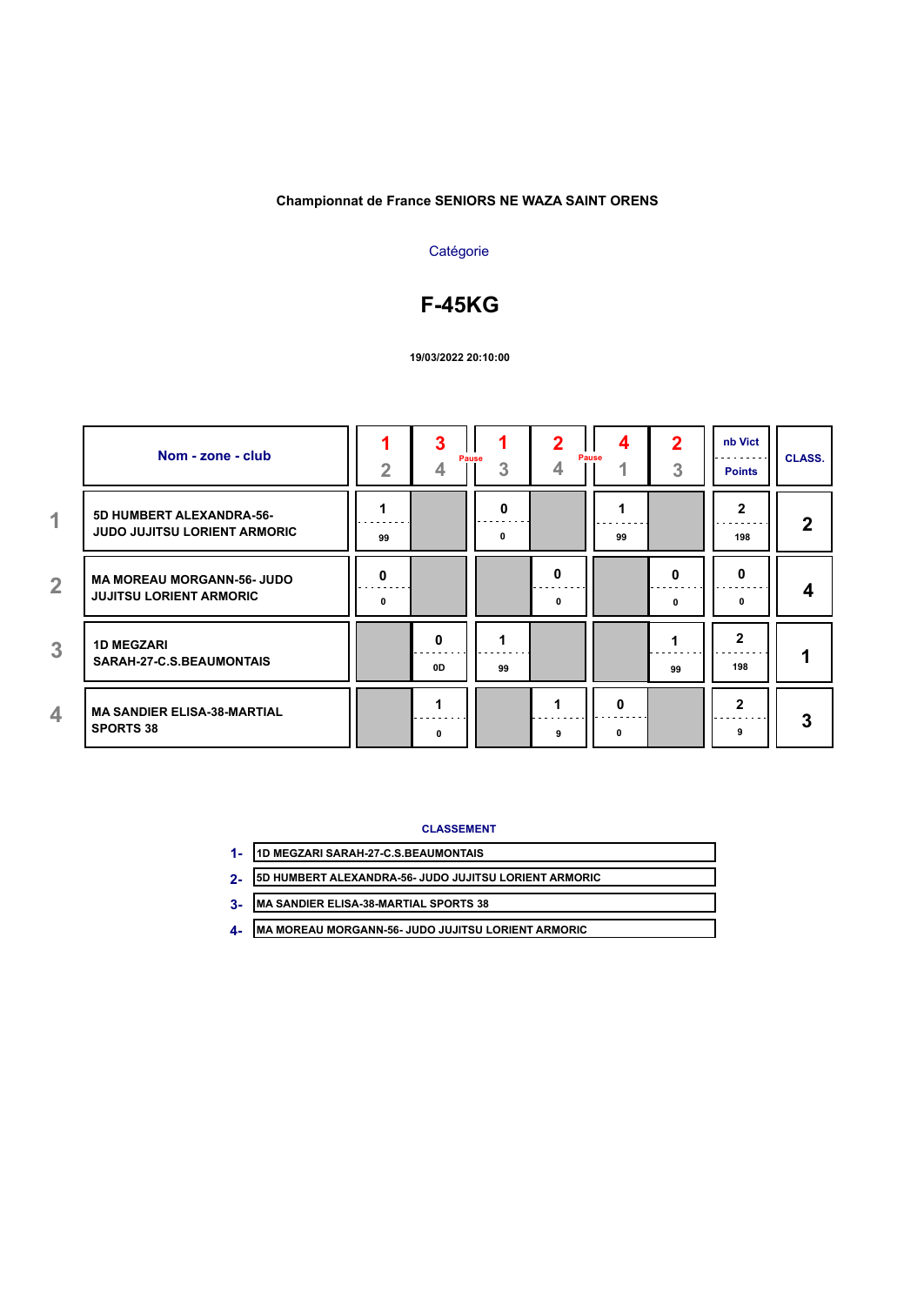# **Catégorie**

# **F-48KG**

## **19/03/2022 20:11:00**

|                | Nom - zone - club                                                  |    | Pause | <b>Pause</b> | nb Vict<br><b>Points</b> | <b>CLASS.</b> |
|----------------|--------------------------------------------------------------------|----|-------|--------------|--------------------------|---------------|
| 1              | <b>1D ALVES KIM-78-JJJ CLUB DE</b><br><b>POISSY</b>                | 99 | 99    |              | 198                      |               |
| $\overline{2}$ | <b>1D PANAZIO</b><br>OPHELIE-76-AMIC.LAIQUE                        |    |       |              |                          | 3             |
| 3              | <b>MA PAYET CORRY-97- A.DOJO GUY</b><br><b>QUINTIN JCM ST PAUL</b> |    |       | 99           | 99                       | ŋ             |

## **CLASSEMENT**

| 1D ALVES KIM-78-JJJ CLUB DE POISSY                |
|---------------------------------------------------|
| MA PAYET CORRY-97- A.DOJO GUY QUINTIN JCM ST PAUL |

**1D PANAZIO OPHELIE-76-AMIC.LAIQUE MAROMME JUDO 3-**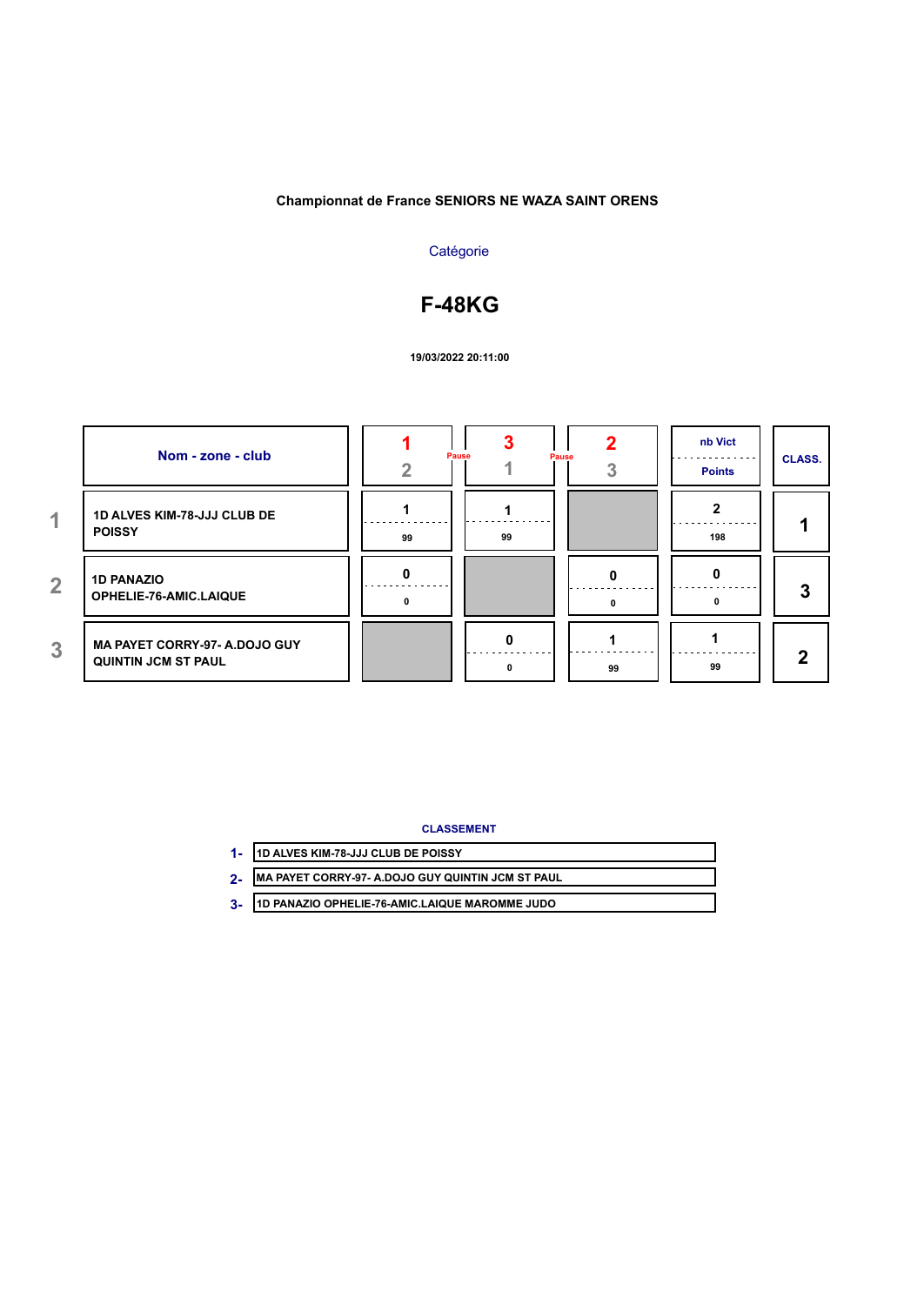

**19/03/2022 20:12:00**

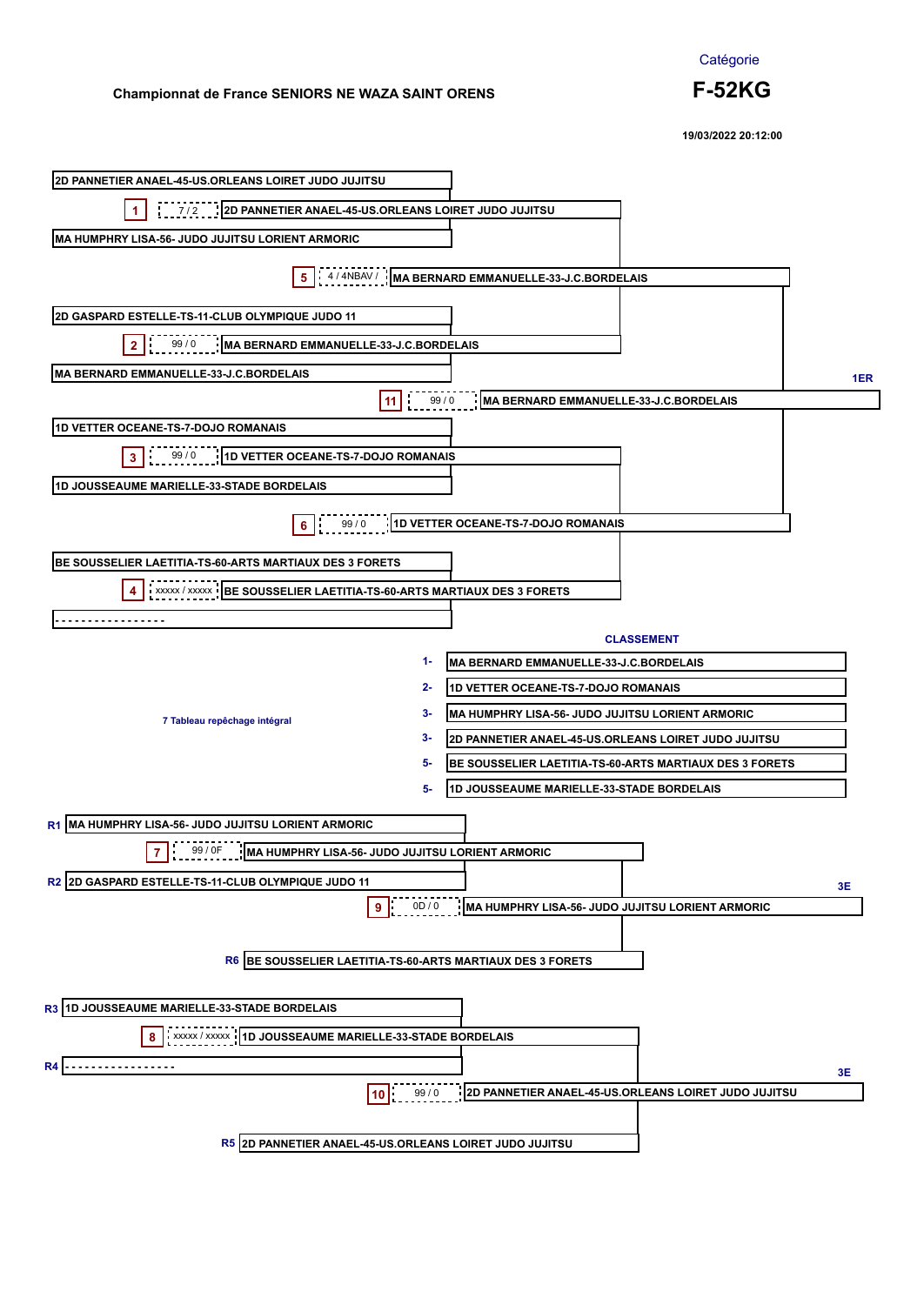**Catégorie** 



**19/03/2022 20:14:00**

|                | Nom - zone - club                                        |         | Pause<br>Pause |    | nb Vict<br><b>Points</b> | <b>CLASS.</b> |
|----------------|----------------------------------------------------------|---------|----------------|----|--------------------------|---------------|
| 1              | 1D IMBERT LOU-16-GRAND<br><b>COGNAC JUDO</b>             | ONBAV / | 0              |    |                          | 3             |
| $\overline{2}$ | <b>1D PARVERIE EMILIE-TS-87-AS</b><br><b>SAINTJUNIEN</b> | n       |                | o  | n.                       | 2             |
| 3              | <b>1D FOUILLAT</b><br>LAURENCE-TS-31-TOULOUSE JUDO       |         | 99             | 99 | 198                      |               |

|                | Nom - zone - club                                           |    | Pause<br><b>Pause</b> |   | nb Vict<br><b>Points</b> | <b>CLASS.</b> |
|----------------|-------------------------------------------------------------|----|-----------------------|---|--------------------------|---------------|
| 1              | <b>1D CASTA ANAIS-31-J</b><br><b>C.FONTENILLES LEGUEVIN</b> | 99 | n                     |   | 99                       | כי            |
| $\overline{2}$ | <b>BE FENTATI LISA-13-CSM SECTION</b><br><b>JUDO</b>        | n  |                       | n |                          |               |
| 3              | 2D HUBERT ALEXIANE-TS-7-DOJO<br><b>ROMANAIS</b>             |    | 99                    |   | 105                      |               |

**Tableau final**

| <b>1D FOUILLAT LAURENCE-TS-31-TOULOUSE JUDO</b><br>99/0 |  |
|---------------------------------------------------------|--|
| 1D CASTA ANAIS-31- J C.FONTENILLES LEGUEVIN             |  |

**9 / 0 1D FOUILLAT LAURENCE-TS-31-TOULOUSE JUDO**

*Pause avant le match suivant*

**1D PARVERIE EMILIE-TS-87-AS SAINTJUNIEN**

**99 / 0 2D HUBERT ALEXIANE-TS-7-DOJO ROMANAIS**

**2D HUBERT ALEXIANE-TS-7-DOJO ROMANAIS**

#### **CLASSEMENT**

**1D FOUILLAT LAURENCE-TS-31-TOULOUSE JUDO 1-**

**2D HUBERT ALEXIANE-TS-7-DOJO ROMANAIS 2-**

- **1D CASTA ANAIS-31- J C.FONTENILLES LEGUEVIN 3-**
- **1D PARVERIE EMILIE-TS-87-AS SAINTJUNIEN 3-**
- **1D IMBERT LOU-16-GRAND COGNAC JUDO 5-**
- **BE FENTATI LISA-13-CSM SECTION JUDO 5-**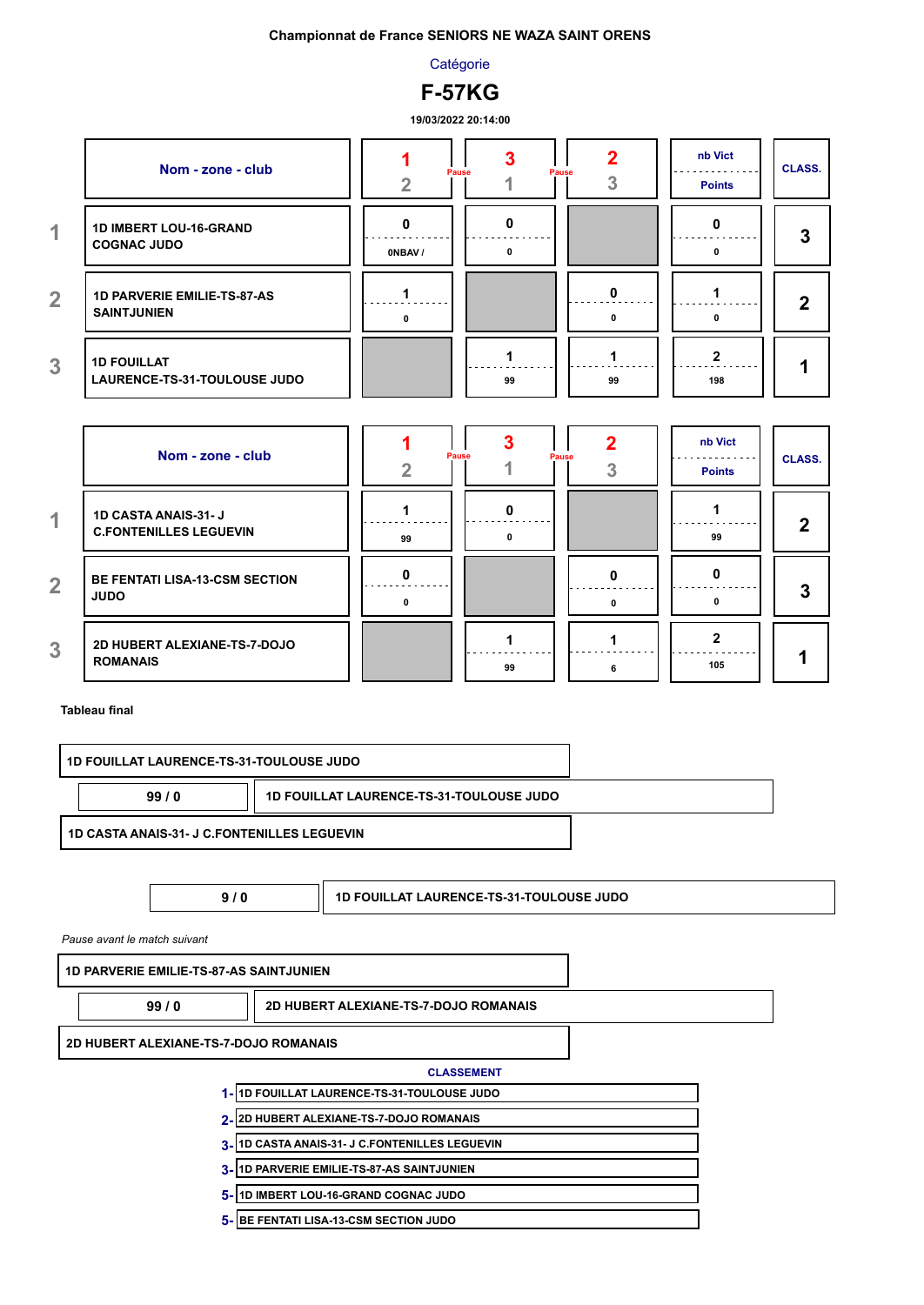|                                                                                                                           |                                           |                                                                                                   | Catégorie           |     |
|---------------------------------------------------------------------------------------------------------------------------|-------------------------------------------|---------------------------------------------------------------------------------------------------|---------------------|-----|
| 3D BONNET BETTY-92-A.M ASNIERES                                                                                           |                                           |                                                                                                   | <b>F-63KG</b>       |     |
| 6/0<br>1<br>3D BONNET BETTY-92-A.M ASNIERES                                                                               |                                           |                                                                                                   |                     |     |
| 2D DUVIVIER MARIE ANDREA-7-DOJO ROMANAIS                                                                                  |                                           |                                                                                                   | 19/03/2022 20:15:00 |     |
| 9<br>3/0                                                                                                                  | 3D BONNET BETTY-92-A.M ASNIERES           |                                                                                                   |                     |     |
|                                                                                                                           |                                           |                                                                                                   |                     |     |
| 1D DUPRAT EMMA-TS-47-PYTHAGORE AGEN                                                                                       |                                           |                                                                                                   |                     |     |
| 2<br>XXXXX / XXXXX<br>1D DUPRAT EMMA-TS-47-PYTHAGORE AGEN                                                                 |                                           |                                                                                                   |                     |     |
| .                                                                                                                         |                                           |                                                                                                   |                     |     |
| 21                                                                                                                        | 99/0                                      | 2D CABANNE AURORE-91-STE GENEVIEVE SPORTS                                                         |                     |     |
| 2D CABANNE AURORE-91-STE GENEVIEVE SPORTS                                                                                 |                                           |                                                                                                   |                     |     |
| XXXXX / XXXXX                                                                                                             |                                           |                                                                                                   |                     |     |
| 2D CABANNE AURORE-91-STE GENEVIEVE SPORTS<br>3                                                                            |                                           |                                                                                                   |                     |     |
|                                                                                                                           |                                           |                                                                                                   |                     |     |
| 10<br>99/0                                                                                                                | 2D CABANNE AURORE-91-STE GENEVIEVE SPORTS |                                                                                                   |                     |     |
| 4D BOLLERY LAETITIA-TS-18-JUDO CLUB DE DUN                                                                                |                                           |                                                                                                   |                     |     |
| XXXXX / XXXXX<br>4D BOLLERY LAETITIA-TS-18-JUDO CLUB DE DUN<br>4                                                          |                                           |                                                                                                   |                     |     |
| .                                                                                                                         |                                           |                                                                                                   |                     |     |
|                                                                                                                           |                                           |                                                                                                   |                     | 1ER |
|                                                                                                                           | $\frac{1}{2}$ 2/0<br>27                   | 2D ENDTZ SUZANNE-TS-9-DOJO DU COUSERANS                                                           |                     |     |
| 1D POIRIER MATHILDE-75-SANKU NO YAWARATORI                                                                                |                                           |                                                                                                   |                     |     |
| 6/0<br>5<br>1D POIRIER MATHILDE-75-SANKU NO YAWARATORI                                                                    |                                           |                                                                                                   |                     |     |
| VE HENKOUS CHLOE-24-BUDO CLUB COULOUNIEIX CHAMIERS                                                                        |                                           |                                                                                                   |                     |     |
| 11<br>9/0                                                                                                                 | 2D AZULAY NOEMIE-TS-93-JUDO CLUB RAINCEEN |                                                                                                   |                     |     |
| 2D AZULAY NOEMIE-TS-93-JUDO CLUB RAINCEEN                                                                                 |                                           |                                                                                                   |                     |     |
|                                                                                                                           |                                           |                                                                                                   |                     |     |
| XXXXX / XXXXX<br>6<br>2D AZULAY NOEMIE-TS-93-JUDO CLUB RAINCEEN                                                           |                                           |                                                                                                   |                     |     |
| .                                                                                                                         |                                           |                                                                                                   |                     |     |
| 22                                                                                                                        | 99/0                                      | 2D ENDTZ SUZANNE-TS-9-DOJO DU COUSERANS                                                           |                     |     |
| 2D ENDTZ SUZANNE-TS-9-DOJO DU COUSERANS                                                                                   |                                           |                                                                                                   |                     |     |
| 7<br>XXXXX / XXXXX<br>2D ENDTZ SUZANNE-TS-9-DOJO DU COUSERANS                                                             |                                           |                                                                                                   |                     |     |
| .                                                                                                                         |                                           |                                                                                                   |                     |     |
|                                                                                                                           |                                           |                                                                                                   |                     |     |
| 99/0<br>12                                                                                                                | 2D ENDTZ SUZANNE-TS-9-DOJO DU COUSERANS   |                                                                                                   |                     |     |
| 1D NGALO MARIELLE-69-DOJO ANSHIN ARTS MARTIAUX                                                                            |                                           |                                                                                                   |                     |     |
| 8<br>1D NGALO MARIELLE-69-DOJO ANSHIN ARTS MARTIAUX<br>XXXXX / XXXXX                                                      |                                           |                                                                                                   | <b>CLASSEMENT</b>   |     |
| .                                                                                                                         |                                           | 1-<br>2D ENDTZ SUZANNE-TS-9-DOJO DU COUSERANS                                                     |                     |     |
|                                                                                                                           |                                           | 2-                                                                                                |                     |     |
|                                                                                                                           |                                           | 2D CABANNE AURORE-91-STE GENEVIEVE SPORTS<br>3-<br>1D NGALO MARIELLE-69-DOJO ANSHIN ARTS MARTIAUX |                     |     |
| 10 combattants - repêchage intégral                                                                                       |                                           | 3-<br>2D AZULAY NOEMIE-TS-93-JUDO CLUB RAINCEEN                                                   |                     |     |
|                                                                                                                           |                                           | 5-<br>3D BONNET BETTY-92-A.M ASNIERES                                                             |                     |     |
| R <sub>1</sub>                                                                                                            |                                           | 5-<br>4D BOLLERY LAETITIA-TS-18-JUDO CLUB DE DUN                                                  |                     |     |
| 2D DUVIVIER MARIE ANDREA-7-DOJO ROMANAIS                                                                                  |                                           |                                                                                                   |                     |     |
| 13<br>XXXXX / XXXXX<br>2D DUVIVIER MARIE ANDREA-7-DOJO ROMANAIS<br>R <sub>2</sub>                                         |                                           |                                                                                                   |                     |     |
| .                                                                                                                         | 99/0<br>17                                | 2D DUVIVIER MARIE ANDREA-7-DOJO ROMANAIS                                                          |                     |     |
| 1D POIRIER MATHILDE-75-SANKU NO YAWARATORI<br><b>R11</b><br>R <sub>3</sub>                                                |                                           |                                                                                                   | 23                  |     |
|                                                                                                                           | 9/0                                       | 1D NGALO MARIELLE-69-DOJO ANSHIN ARTS MARTIAUX                                                    |                     |     |
| XXXXX / XXXXX<br>R4                                                                                                       |                                           |                                                                                                   |                     |     |
| .                                                                                                                         | xxxxx / xxxxx<br>18                       | 1D NGALO MARIELLE-69-DOJO ANSHIN ARTS MARTIAUX                                                    |                     | 25  |
| 1D NGALO MARIELLE-69-DOJO ANSHIN ARTS MARTIAUX<br><b>R12</b>                                                              |                                           |                                                                                                   |                     | 3E  |
|                                                                                                                           |                                           | 10/0<br>1D NGALO MARIELLE-69-DOJO ANSHIN ARTS MARTIAUX                                            |                     |     |
|                                                                                                                           |                                           |                                                                                                   |                     |     |
| R5                                                                                                                        | <b>R21</b>                                | 3D BONNET BETTY-92-A.M ASNIERES                                                                   |                     |     |
| VE HENKOUS CHLOE-24-BUDO CLUB COULOUNIEIX CHAMIERS<br>XXXXX / XXXXX<br>VE HENKOUS CHLOE-24-BUDO CLUB COULOUNIEIX CHAMIERS |                                           |                                                                                                   |                     |     |
| R6<br>15                                                                                                                  | 9/0<br>19                                 | 1D DUPRAT EMMA-TS-47-PYTHAGORE AGEN                                                               |                     |     |
| R9 1D DUPRAT EMMA-TS-47-PYTHAGORE AGEN                                                                                    |                                           |                                                                                                   | 24                  |     |
| R7                                                                                                                        |                                           |                                                                                                   |                     |     |
|                                                                                                                           | 8/4                                       | 4D BOLLERY LAETITIA-TS-18-JUDO CLUB DE DUN                                                        |                     |     |
| XXXXX / XXXXX<br>16<br>R8<br><u>.</u>                                                                                     |                                           |                                                                                                   |                     | 26  |
| . <u>.</u>                                                                                                                | XXXXX / XXXXX<br>20                       | 4D BOLLERY LAETITIA-TS-18-JUDO CLUB DE DUN                                                        |                     |     |
| <b>R10</b><br>4D BOLLERY LAETITIA-TS-18-JUDO CLUB DE DUN                                                                  |                                           |                                                                                                   |                     | 3Е  |
|                                                                                                                           |                                           | 2/0<br>2D AZULAY NOEMIE-TS-93-JUDO CLUB RAINCEEN                                                  |                     |     |
|                                                                                                                           | <b>R22</b>                                | 2D AZULAY NOEMIE-TS-93-JUDO CLUB RAINCEEN                                                         |                     |     |
|                                                                                                                           |                                           |                                                                                                   |                     |     |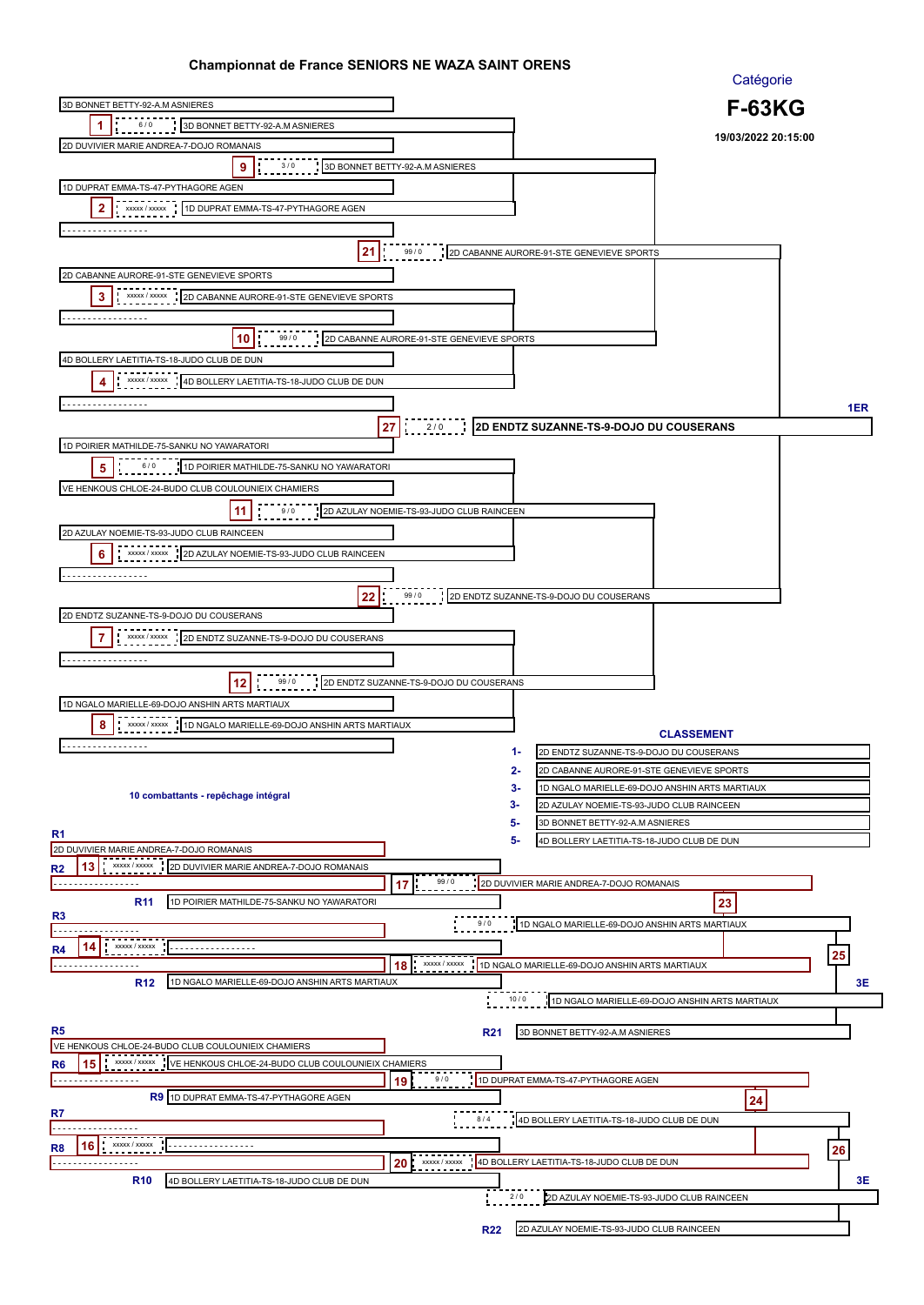**Catégorie** 



**19/03/2022 20:17:00**

|                | Nom - zone - club                                           |    | Pause<br>Pause | כי | nb Vict<br><b>Points</b> | <b>CLASS.</b> |
|----------------|-------------------------------------------------------------|----|----------------|----|--------------------------|---------------|
| 4              | <b>2D DORT SHERLEY-45-US.ORLEANS</b><br>LOIRET JUDO JUJITSU |    | 0              |    |                          | כי            |
| $\overline{2}$ | 2D MOREAU MATHILDE-TS-18-JUDO<br><b>CLUB DE DUN</b>         | 99 |                |    | 99                       | כי            |
| 3              | <b>1D TARTING</b><br>JULIETTE-TS-84-IMPACT FIGHT            |    | 99             | 99 | 198                      |               |

|                | Nom - zone - club                                      |    | <b>Pause</b><br><b>Pause</b> |    | nb Vict<br><b>Points</b> | <b>CLASS.</b> |
|----------------|--------------------------------------------------------|----|------------------------------|----|--------------------------|---------------|
| 1              | 2D PRETRE MARINE-27-EURE JUDO                          | 0  | 0                            |    |                          | 3             |
| $\overline{2}$ | <b>1D TARRIDE</b><br><b>PRUNE-TS-31-TOULOUSE BALMA</b> | 99 |                              | 0  | 99                       | 0             |
| $\overline{3}$ | <b>1D FAURE</b><br>STEPHANIE-TS-87-ALLIANCE JUDO       |    | 99                           | 99 | 198                      |               |

#### **Tableau final**

|                                                       | 1D TARTING JULIETTE-TS-84-IMPACT FIGHT AVIGNON MONTFAVET    |
|-------------------------------------------------------|-------------------------------------------------------------|
| 99/0                                                  | 1D TARTING JULIETTE-TS-84-IMPACT FIGHT AVIGNON MONTFAVET    |
|                                                       | <b>1D TARRIDE PRUNE-TS-31-TOULOUSE BALMA ARTS MARTIAUX</b>  |
| 99/0                                                  | <b>1D FAURE STEPHANIE-TS-87-ALLIANCE JUDO LIMOGES</b>       |
| Pause avant le match suivant                          |                                                             |
| <b>1D FAURE STEPHANIE-TS-87-ALLIANCE JUDO LIMOGES</b> |                                                             |
| 99/0                                                  | <b>1D FAURE STEPHANIE-TS-87-ALLIANCE JUDO LIMOGES</b>       |
| 2D MOREAU MATHILDE-TS-18-JUDO CLUB DE DUN             |                                                             |
|                                                       | <b>CLASSEMENT</b>                                           |
|                                                       | 1-11D FAURE STEPHANIE-TS-87-ALLIANCE JUDO LIMOGES           |
|                                                       | 2-11D TARTING JULIETTE-TS-84-IMPACT FIGHT AVIGNON MONTFAVET |

- **1D TARRIDE PRUNE-TS-31-TOULOUSE BALMA ARTS MARTIAUX 3-**
- **2D MOREAU MATHILDE-TS-18-JUDO CLUB DE DUN 3-**
- **2D DORT SHERLEY-45-US.ORLEANS LOIRET JUDO JUJITSU 5-**
- **2D PRETRE MARINE-27-EURE JUDO 5-**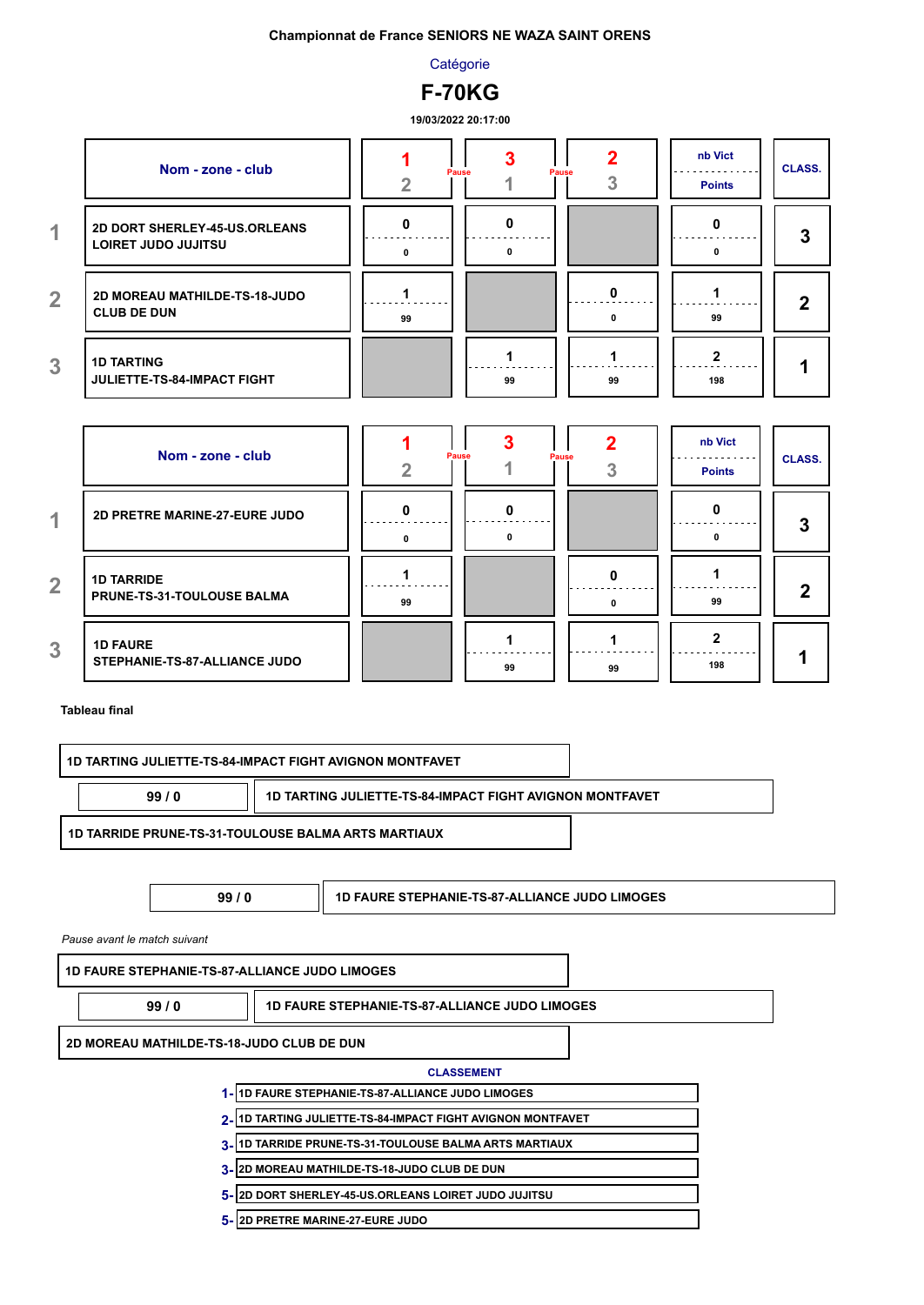# **Catégorie**

# **F+70KG**

**19/03/2022 20:09:00**

| Nom - zone - club                 |                | 3                       | 5            | $\overline{2}$ | 4            | 1            | 5              | 4  | 3      | $\overline{2}$ | nb Vict.       | <b>CLASS.</b> |
|-----------------------------------|----------------|-------------------------|--------------|----------------|--------------|--------------|----------------|----|--------|----------------|----------------|---------------|
|                                   | $\overline{2}$ | $\overline{\mathbf{4}}$ | 1            | 3              | 5            | 3            | $\overline{2}$ | 1  | 5      | 4              | <b>Points</b>  |               |
| <b>1D COIN LOLA-7-ALLIANCE</b>    | $\mathbf{0}$   |                         | 1            |                |              | 1            |                | 0  |        |                | $\overline{2}$ | 3             |
| <b>JUDO QUATRE VALLEES</b>        | 0              |                         | 10           |                |              | 99           |                | 0  |        |                | 109            |               |
| 2D LAGE                           | 1              |                         |              | 1              |              |              |                |    |        | 1              | 4              |               |
| LAURYNE-45-US.ORLEANS             | 99             |                         |              | 99             |              |              | 99             |    |        | 99             | 396            | 1             |
| <b>MA BILLAUX MARIE-95-A.L.S.</b> |                | $\bf{0}$                |              | $\bf{0}$       |              | $\mathbf{0}$ |                |    | 0      |                | 0              | 5             |
| <b>PUISEUX</b>                    |                | 0                       |              | 0              |              | $\mathbf{0}$ |                |    | ONBAV/ |                | 0              |               |
| <b>MA FEKIH AMINA-13-TEAM</b>     |                | 1                       |              |                | 1            |              |                | 1  |        | 0              | 3              | $\mathbf 2$   |
| <b>UZTILUL OQUL</b>               |                | 11                      |              |                | 14           |              |                | 15 |        | 0              | 40             |               |
| <b>MA GOURSAUD ALLARD</b>         |                |                         | $\mathbf{0}$ |                | $\bf{0}$     |              | $\mathbf{0}$   |    | 1      |                | 1              |               |
| ALOUISYA-16-GRAND COGNAC          |                |                         | 0            |                | $\mathbf{0}$ |              | 0              |    | 0      |                | 0              | 4             |

#### **CLASSEMENT**

- **2D LAGE LAURYNE-45-US.ORLEANS LOIRET JUDO JUJITSU 1-**
- **MA FEKIH AMINA-13-TEAM JUDO JUJITSU 2-**
- **1D COIN LOLA-7-ALLIANCE JUDO QUATRE VALLEES 3-**
- **MA GOURSAUD ALLARD ALOUISYA-16-GRAND COGNAC JUDO 4-**
- **MA BILLAUX MARIE-95-A.L.S. PUISEUX 5-**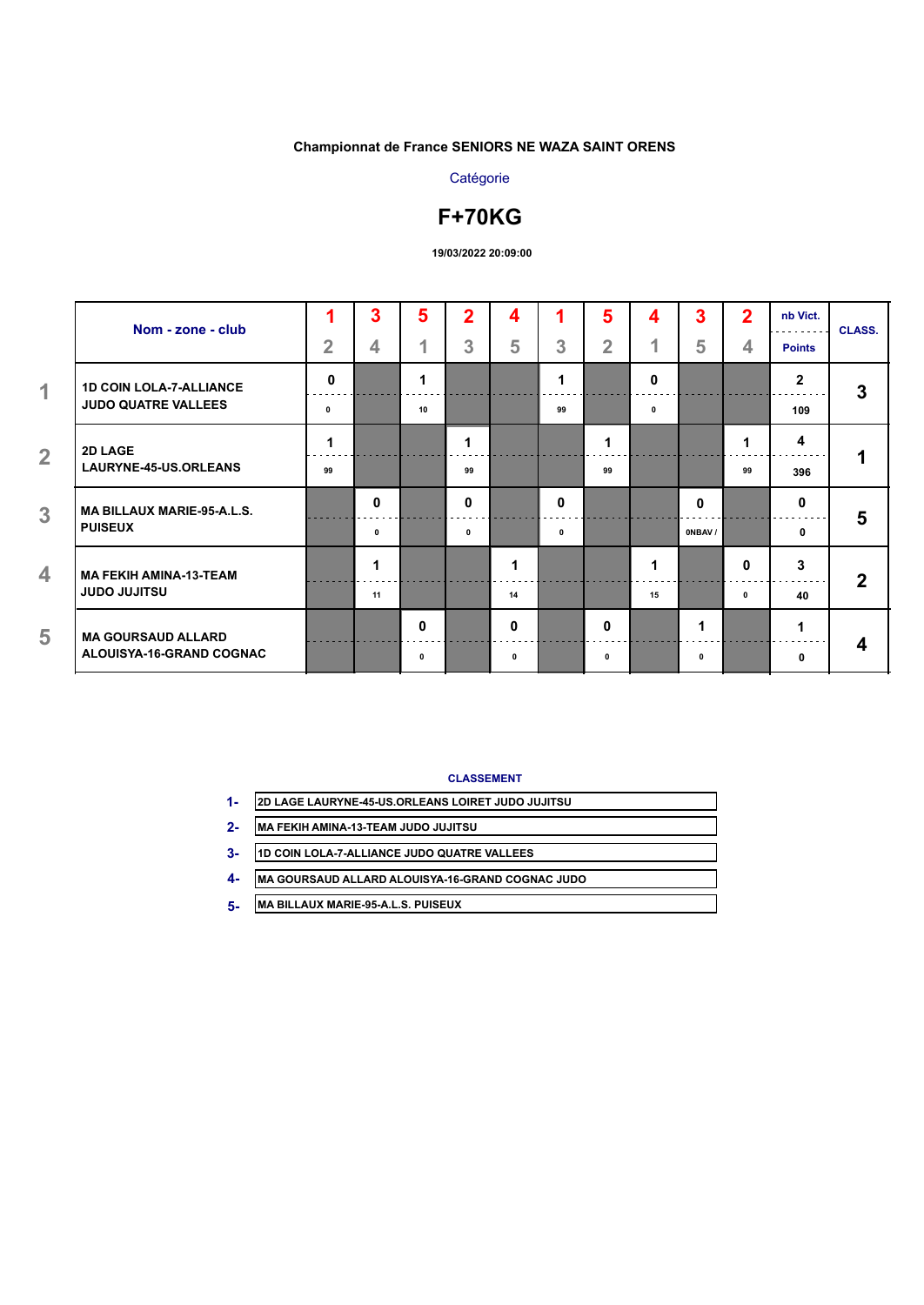# **Catégorie**

# **M-56KG**

#### **19/03/2022 20:20:00**

|                | Nom - zone - club                                                       | $\overline{2}$ | 3<br><b>Pause</b><br>4 | 3      | 2<br>4 | 4<br>Pause | 2<br>3  | nb Vict<br><b>Points</b> | <b>CLASS.</b> |
|----------------|-------------------------------------------------------------------------|----------------|------------------------|--------|--------|------------|---------|--------------------------|---------------|
| 1              | <b>1D CANDORI LORIS-85-UNION JUDO</b><br><b>LITTORAL VENDEE</b>         | 99             |                        | 99     |        | 99         |         | 3<br>297                 |               |
| $\overline{2}$ | <b>1D LUTON THEO-45-US.ORLEANS</b><br>LOIRET JUDO JUJITSU               | O<br>$\Omega$  |                        |        | 99     |            | 0<br>0D | 99                       | 3             |
| 3              | <b>1D MONTEIL OSCAR-87-AS</b><br><b>SAINTJUNIEN</b>                     |                | 6                      | o<br>0 |        |            | 0       | $\mathbf{2}$<br>6        | 2             |
| 4              | <b>MA BRETTES SEBASTIEN-77-ARTS</b><br><b>MARTIAUX DU PAYS DE BIERE</b> |                | O<br><sup>0</sup>      |        | 0<br>0 | 0<br>0     |         | 0<br>0                   | 4             |

**CLASSEMENT**

| 1- 1D CANDORI LORIS-85-UNION JUDO LITTORAL VENDEE |
|---------------------------------------------------|
| 2. 1D MONTEIL OSCAR-87-AS SAINTJUNIEN             |

- **1D MONTEIL OSCAR-87-AS SAINTJUNIEN 2-**
- **1D LUTON THEO-45-US.ORLEANS LOIRET JUDO JUJITSU 3-**
- **MA BRETTES SEBASTIEN-77-ARTS MARTIAUX DU PAYS DE BIERE 4-**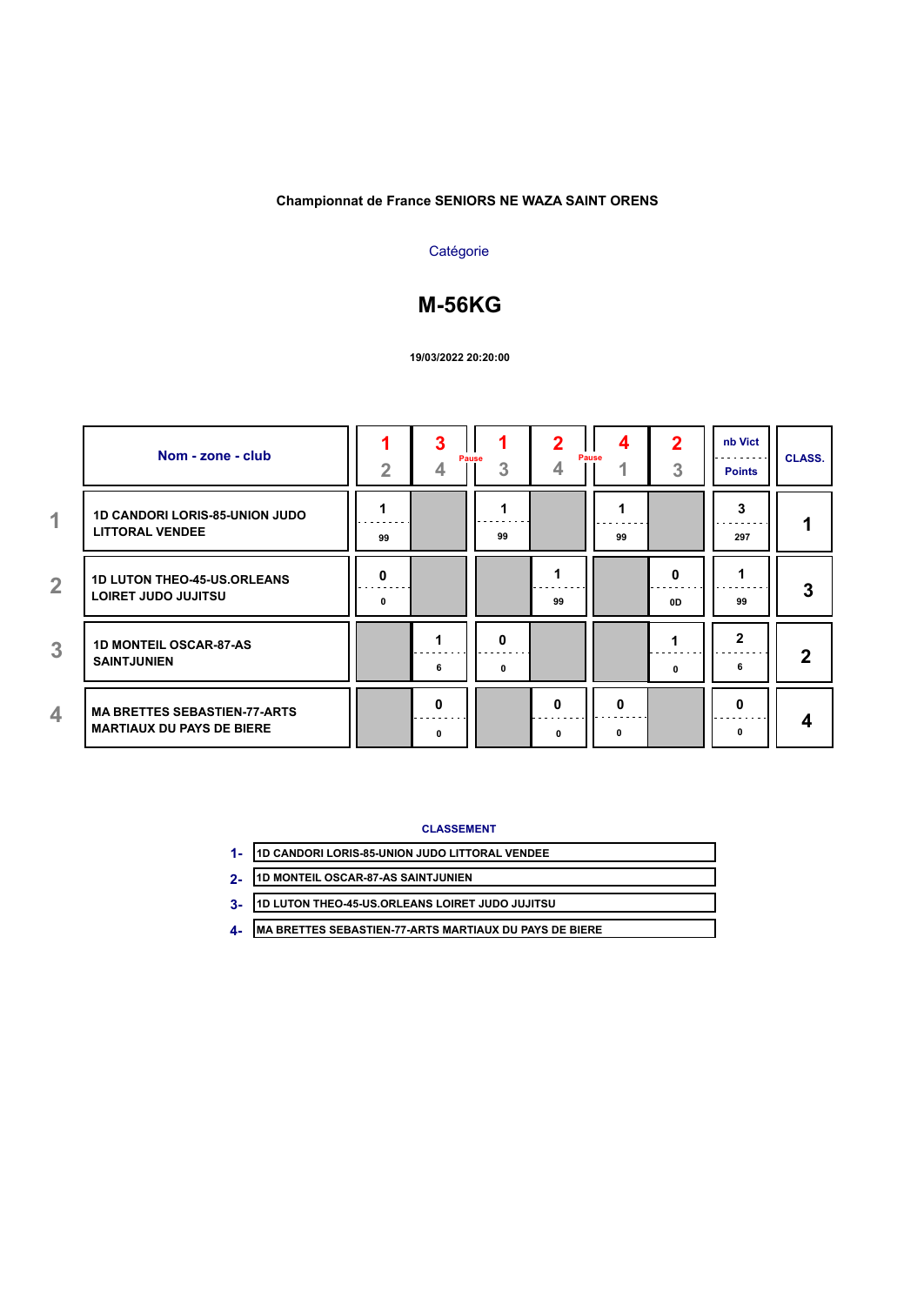|                                                                                                            |                                                           | Catégorie                                                                                                     |     |
|------------------------------------------------------------------------------------------------------------|-----------------------------------------------------------|---------------------------------------------------------------------------------------------------------------|-----|
| MA MARTRENCHAR ANTOINE-97- A DOJO GUY QUINTIN JCM ST PAUL                                                  |                                                           | <b>M-62KG</b>                                                                                                 |     |
| 99/0<br>1<br>MA MARTRENCHAR ANTOINE-97- A.DOJO GUY QUINTIN JCM ST PAUL                                     |                                                           |                                                                                                               |     |
| 2D DEGHNOUCHE MOHAMED-LAMINE-91-JC CHILLY MAZARIN MORANGIS                                                 |                                                           | 19/03/2022 20:21:00                                                                                           |     |
| 9<br>99/0                                                                                                  | MA MARTRENCHAR ANTOINE-97- A DOJO GUY QUINTIN JCM ST PAUL |                                                                                                               |     |
| 2D MAURRUS MAXIME-TS-11-BUDO CLUB 11                                                                       |                                                           |                                                                                                               |     |
| 2<br>xxxxx / xxxxx<br>2D MAURRUS MAXIME-TS-11-BUDO CLUB 11                                                 |                                                           |                                                                                                               |     |
| .                                                                                                          |                                                           |                                                                                                               |     |
| 21                                                                                                         | 99/0                                                      | MA MARTRENCHAR ANTOINE-97- A DOJO GUY QUINTIN JCM ST PAUL                                                     |     |
|                                                                                                            |                                                           |                                                                                                               |     |
| 1D GEORGES GIANNI-89-JUDO CLUB CLEMENTIN                                                                   |                                                           |                                                                                                               |     |
| 3<br>1D GEORGES GIANNI-89-JUDO CLUB CLEMENTIN<br>XXXXX / XXXXX                                             |                                                           |                                                                                                               |     |
|                                                                                                            |                                                           |                                                                                                               |     |
| 10<br>99/0                                                                                                 | 2D ZAMMIT THEO-TS-16-GRAND COGNAC JUDO                    |                                                                                                               |     |
| 2D ZAMMIT THEO-TS-16-GRAND COGNAC JUDO                                                                     |                                                           |                                                                                                               |     |
| XXXXX / XXXXX<br>2D ZAMMIT THEO-TS-16-GRAND COGNAC JUDO<br>4                                               |                                                           |                                                                                                               |     |
| .                                                                                                          |                                                           |                                                                                                               | 1ER |
|                                                                                                            | 27<br>6/2                                                 | MA MARTRENCHAR ANTOINE-97- A.DOJO GUY QUINTIN JCM ST P                                                        |     |
| BE RAMIN MANGATA STEPHANE-97- A.DOJO GUY QUINTIN JCM ST PAUL                                               |                                                           |                                                                                                               |     |
| XXXXX / XXXXX<br>BE RAMIN MANGATA STEPHANE-97- A.DOJO GUY QUINTIN JCM ST PAUL<br>5                         |                                                           |                                                                                                               |     |
| .                                                                                                          |                                                           |                                                                                                               |     |
| -11<br>99/0                                                                                                | MA ALLOUCHE JONATHAN-TS-77-J.C.MELUN                      |                                                                                                               |     |
|                                                                                                            |                                                           |                                                                                                               |     |
| MA ALLOUCHE JONATHAN-TS-77-J.C.MELUN                                                                       |                                                           |                                                                                                               |     |
| XXXXX / XXXXX<br>6<br>MA ALLOUCHE JONATHAN-TS-77-J.C.MELUN                                                 |                                                           |                                                                                                               |     |
| .                                                                                                          |                                                           |                                                                                                               |     |
| 22                                                                                                         | 18/0                                                      | MA ALLOUCHE JONATHAN-TS-77-J.C.MELUN                                                                          |     |
| MA CHAPSAL HUGUES-94-JUDO CLUB CHOISY                                                                      |                                                           |                                                                                                               |     |
| 7<br>XXXXX / XXXXX<br>MA CHAPSAL HUGUES-94-JUDO CLUB CHOISY                                                |                                                           |                                                                                                               |     |
| .                                                                                                          |                                                           |                                                                                                               |     |
| 99 / 0<br>12                                                                                               | MA CHAPSAL HUGUES-94-JUDO CLUB CHOISY                     |                                                                                                               |     |
| 4D GUITTENY PIERRE-44-BUSHIDO ASB REZE                                                                     |                                                           |                                                                                                               |     |
| 8<br>4D GUITTENY PIERRE-44-BUSHIDO ASB REZE<br>XXXXX / XXXXX                                               |                                                           |                                                                                                               |     |
| .                                                                                                          |                                                           | <b>CLASSEMENT</b>                                                                                             |     |
|                                                                                                            |                                                           | 1-<br>MA MARTRENCHAR ANTOINE-97- A.DOJO GUY QUINTIN JCM ST PAUL<br>2-<br>MA ALLOUCHE JONATHAN-TS-77-J.C.MELUN |     |
|                                                                                                            |                                                           | 3-<br>2D ZAMMIT THEO-TS-16-GRAND COGNAC JUDO                                                                  |     |
| 9 combattants - repêchage intégral                                                                         |                                                           | 3-<br>2D MAURRUS MAXIME-TS-11-BUDO CLUB 11                                                                    |     |
|                                                                                                            |                                                           | 5-<br>2D DEGHNOUCHE MOHAMED-LAMINE-91-JC CHILLY MAZARIN MORANGIS                                              |     |
| R <sub>1</sub><br>2D DEGHNOUCHE MOHAMED-LAMINE-91-JC CHILLY MAZARIN MORANGIS                               |                                                           | 5-<br>MA CHAPSAL HUGUES-94-JUDO CLUB CHOISY                                                                   |     |
| 13<br><b>XXXXX / XXXXX</b><br>2D DEGHNOUCHE MOHAMED-LAMINE-91-JC CHILLY MAZARIN MORANGIS<br>R <sub>2</sub> |                                                           |                                                                                                               |     |
| .                                                                                                          | 19/0<br>17                                                | 2D DEGHNOUCHE MOHAMED-LAMINE-91-JC CHILLY MAZARIN MORANGIS                                                    |     |
| BE RAMIN MANGATA STEPHANE-97- A.DOJO GUY QUINTIN JCM ST PAUL<br><b>R11</b>                                 |                                                           | 23                                                                                                            |     |
| R <sub>3</sub>                                                                                             | 3/2                                                       | 2D DEGHNOUCHE MOHAMED-LAMINE-91-JC CHILLY MAZARIN MORANGIS                                                    |     |
| XXXXX / XXXXX<br>14<br>R4<br>.                                                                             |                                                           |                                                                                                               |     |
| .                                                                                                          | xxxxx / xxxxx<br>18                                       | 4D GUITTENY PIERRE-44-BUSHIDO ASB REZE                                                                        | 25  |
| 4D GUITTENY PIERRE-44-BUSHIDO ASB REZE<br><b>R12</b>                                                       |                                                           |                                                                                                               | 3E  |
|                                                                                                            |                                                           | 99/0<br>2D ZAMMIT THEO-TS-16-GRAND COGNAC JUDO                                                                |     |
| R5                                                                                                         |                                                           |                                                                                                               |     |
|                                                                                                            | <b>R21</b>                                                | 2D ZAMMIT THEO-TS-16-GRAND COGNAC JUDO                                                                        |     |
| XXXXX / XXXXX<br>15<br>R6                                                                                  |                                                           |                                                                                                               |     |
| .                                                                                                          | XXXXX / XXXXX<br>19                                       | 2D MAURRUS MAXIME-TS-11-BUDO CLUB 11                                                                          |     |
| R9 2D MAURRUS MAXIME-TS-11-BUDO CLUB 11                                                                    |                                                           | 24                                                                                                            |     |
| R7                                                                                                         | 6/0                                                       | 2D MAURRUS MAXIME-TS-11-BUDO CLUB 11                                                                          |     |
| XXXXX / XXXXX<br>16<br>R8<br><u>.</u> .                                                                    |                                                           |                                                                                                               |     |
| .                                                                                                          | XXXXX / XXXXX<br>20                                       | 1D GEORGES GIANNI-89-JUDO CLUB CLEMENTIN                                                                      | 26  |
| <b>R10</b><br>1D GEORGES GIANNI-89-JUDO CLUB CLEMENTIN                                                     |                                                           |                                                                                                               | 3Е  |
|                                                                                                            |                                                           | ONBAV / 0<br>2D MAURRUS MAXIME-TS-11-BUDO CLUB 11                                                             |     |
|                                                                                                            |                                                           |                                                                                                               |     |
|                                                                                                            | <b>R22</b>                                                | MA CHAPSAL HUGUES-94-JUDO CLUB CHOISY                                                                         |     |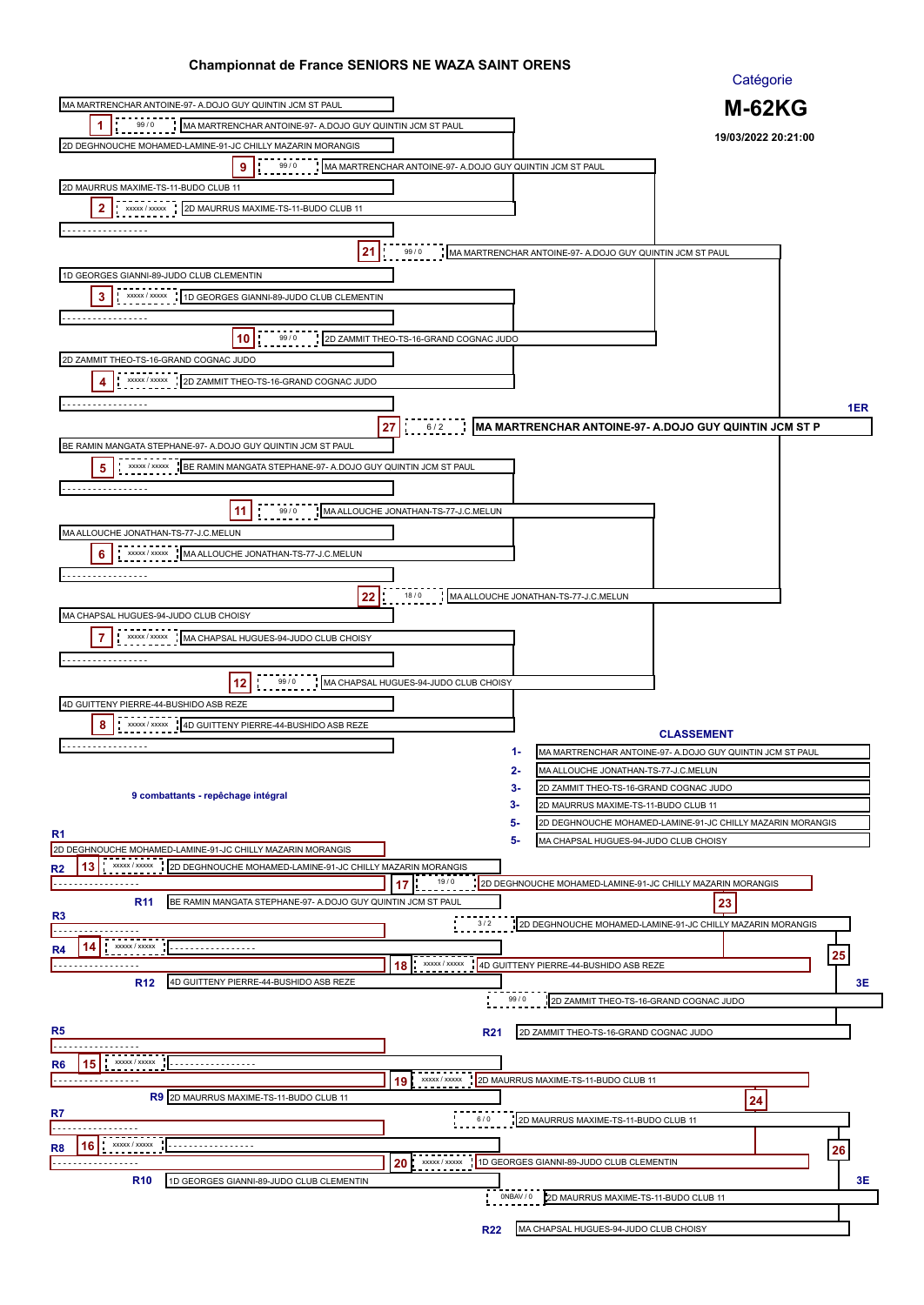|                                                                                                               |                                                  |                                                         | Catégorie                                               |     |
|---------------------------------------------------------------------------------------------------------------|--------------------------------------------------|---------------------------------------------------------|---------------------------------------------------------|-----|
| MA CLAMENS CHRISTOPHER-83-A.RAPHAELOISE A.M.                                                                  |                                                  |                                                         | <b>M-69KG</b>                                           |     |
| 99/0<br>1<br>MA CLAMENS CHRISTOPHER-83-A.RAPHAELOISE A.M.                                                     |                                                  |                                                         |                                                         |     |
| 1D MARREC ROMAIN-56- JUDO JUJITSU LORIENT ARMORIC                                                             |                                                  |                                                         | 19/03/2022 20:23:00                                     |     |
| 9<br>6/2                                                                                                      | MA BLUMENTAL VALENTIN-TS-93-RED STAR C.MONTREUIL |                                                         |                                                         |     |
| MA BLUMENTAL VALENTIN-TS-93-RED STAR C.MONTREUIL                                                              |                                                  |                                                         |                                                         |     |
| 2<br>99/0<br>MA BLUMENTAL VALENTIN-TS-93-RED STAR C.MONTREUIL                                                 |                                                  |                                                         |                                                         |     |
| MA HAYAT MOHAMED ALI-60-ARTS MARTIAUX DES 3 FORETS                                                            |                                                  |                                                         |                                                         |     |
|                                                                                                               |                                                  |                                                         |                                                         |     |
| 21                                                                                                            | 99/0                                             | MA BLUMENTAL VALENTIN-TS-93-RED STAR C.MONTREUIL        |                                                         |     |
| BE FUMEY GEORGES-92-AS BOURG LA REINE                                                                         |                                                  |                                                         |                                                         |     |
| 3<br>99/0<br>BE FUMEY GEORGES-92-AS BOURG LA REINE                                                            |                                                  |                                                         |                                                         |     |
| VE MAUROUT MATHEO-24-BUDO CLUB COULOUNIEIX CHAMIERS                                                           |                                                  |                                                         |                                                         |     |
| 99/0<br>10                                                                                                    | MA FERREIRA MICHAEL-TS-33-J.C.BORDELAIS          |                                                         |                                                         |     |
| MA FERREIRA MICHAEL-TS-33-J.C.BORDELAIS                                                                       |                                                  |                                                         |                                                         |     |
| XXXXX / XXXXX<br>MA FERREIRA MICHAEL-TS-33-J.C.BORDELAIS<br>4                                                 |                                                  |                                                         |                                                         |     |
|                                                                                                               |                                                  |                                                         |                                                         |     |
| .                                                                                                             |                                                  |                                                         |                                                         | 1ER |
|                                                                                                               | $27$ $7/4$                                       | 2D HOUNZA BRICE-TS-94-J.C.MAISONS ALFORT                |                                                         |     |
| MA RAMAROLAHY ROBINA-97- A.DOJO GUY QUINTIN JCM ST PAUL                                                       |                                                  |                                                         |                                                         |     |
| 99/0<br>5<br>MA RAMAROLAHY ROBINA-97- A.DOJO GUY QUINTIN JCM ST PAUL                                          |                                                  |                                                         |                                                         |     |
| MA UHLEN KEVIN-69-ALLIANCE DOJO JUDO JUJITSU 69                                                               |                                                  |                                                         |                                                         |     |
| -11<br>5/0                                                                                                    | 2D HOUNZA BRICE-TS-94-J.C.MAISONS ALFORT         |                                                         |                                                         |     |
| 2D HOUNZA BRICE-TS-94-J.C.MAISONS ALFORT                                                                      |                                                  |                                                         |                                                         |     |
| 6<br>2/0<br>2D HOUNZA BRICE-TS-94-J.C.MAISONS ALFORT                                                          |                                                  |                                                         |                                                         |     |
| 2D CHAGNY SAMUEL-84-IMPACT FIGHT AVIGNON MONTFAVET                                                            |                                                  |                                                         |                                                         |     |
|                                                                                                               | 4/0                                              |                                                         |                                                         |     |
| 22                                                                                                            |                                                  | 2D HOUNZA BRICE-TS-94-J.C.MAISONS ALFORT                |                                                         |     |
| 2D ROUX MATHIS-7-DOJO ROMANAIS                                                                                |                                                  |                                                         |                                                         |     |
| 99/0<br>7<br>2D ROUX MATHIS-7-DOJO ROMANAIS                                                                   |                                                  |                                                         |                                                         |     |
| 2D MOREAU MATHIAS-45-US.ORLEANS LOIRET JUDO JUJITSU                                                           |                                                  |                                                         |                                                         |     |
| 99/0<br>12                                                                                                    | VE LAHAYE TOM-49-YODA FIGHT SCHOOL               |                                                         |                                                         |     |
| VE LAHAYE TOM-49-YODA FIGHT SCHOOL                                                                            |                                                  |                                                         |                                                         |     |
| 8<br>VE LAHAYE TOM-49-YODA FIGHT SCHOOL<br>XXXXX / XXXXX                                                      |                                                  |                                                         |                                                         |     |
| .                                                                                                             |                                                  | 1-<br>2D HOUNZA BRICE-TS-94-J.C.MAISONS ALFORT          | <b>CLASSEMENT</b>                                       |     |
|                                                                                                               |                                                  | 2-<br>MA BLUMENTAL VALENTIN-TS-93-RED STAR C.MONTREUIL  |                                                         |     |
|                                                                                                               |                                                  | 3-<br>MA FERREIRA MICHAEL-TS-33-J.C.BORDELAIS           |                                                         |     |
| 14 combattants - repêchage intégral                                                                           |                                                  | 3-                                                      | 2D CHAGNY SAMUEL-84-IMPACT FIGHT AVIGNON MONTFAVET      |     |
|                                                                                                               |                                                  | 5-                                                      | MA RAMAROLAHY ROBINA-97- A.DOJO GUY QUINTIN JCM ST PAUL |     |
| R <sub>1</sub><br>1D MARREC ROMAIN-56- JUDO JUJITSU LORIENT ARMORIC                                           |                                                  | 5-<br>VE LAHAYE TOM-49-YODA FIGHT SCHOOL                |                                                         |     |
| 99/0<br>13<br>MA HAYAT MOHAMED ALI-60-ARTS MARTIAUX DES 3 FORETS<br>R2                                        |                                                  |                                                         |                                                         |     |
| MA HAYAT MOHAMED ALI-60-ARTS MARTIAUX DES 3 FORETS                                                            | 99/0<br>17                                       | MA RAMAROLAHY ROBINA-97- A.DOJO GUY QUINTIN JCM ST PAUL |                                                         |     |
| MA RAMAROLAHY ROBINA-97- A.DOJO GUY QUINTIN JCM ST PAUL<br><b>R11</b>                                         |                                                  |                                                         | 23                                                      |     |
| R <sub>3</sub>                                                                                                | 99 / 0                                           | MA RAMAROLAHY ROBINA-97- A.DOJO GUY QUINTIN JCM ST PAUL |                                                         |     |
| VE MAUROUT MATHEO-24-BUDO CLUB COULOUNIEIX CHAMIERS<br>XXXXX / XXXXX                                          |                                                  |                                                         |                                                         |     |
| VE MAUROUT MATHEO-24-BUDO CLUB COULOUNIEIX CHAMIERS<br>R4<br>.                                                | 99/0<br>18                                       | 2D ROUX MATHIS-7-DOJO ROMANAIS                          |                                                         | 25  |
| 2D ROUX MATHIS-7-DOJO ROMANAIS<br><b>R12</b>                                                                  |                                                  |                                                         |                                                         | 3E  |
|                                                                                                               |                                                  | 99/0<br>MA FERREIRA MICHAEL-TS-33-J.C.BORDELAIS         |                                                         |     |
|                                                                                                               |                                                  |                                                         |                                                         |     |
| R5                                                                                                            | <b>R21</b>                                       | MA FERREIRA MICHAEL-TS-33-J.C.BORDELAIS                 |                                                         |     |
| MA UHLEN KEVIN-69-ALLIANCE DOJO JUDO JUJITSU 69<br>99/0<br>2D CHAGNY SAMUEL-84-IMPACT FIGHT AVIGNON MONTFAVET |                                                  |                                                         |                                                         |     |
| R6<br>15<br>2D CHAGNY SAMUEL-84-IMPACT FIGHT AVIGNON MONTFAVET                                                | 4NBAV / 4<br>19                                  | 2D CHAGNY SAMUEL-84-IMPACT FIGHT AVIGNON MONTFAVET      |                                                         |     |
| R9 MA CLAMENS CHRISTOPHER-83-A.RAPHAELOISE A.M.                                                               |                                                  |                                                         | 24                                                      |     |
| R7                                                                                                            | 99/0                                             | 2D CHAGNY SAMUEL-84-IMPACT FIGHT AVIGNON MONTFAVET      |                                                         |     |
| 2D MOREAU MATHIAS-45-US.ORLEANS LOIRET JUDO JUJITSU                                                           |                                                  |                                                         |                                                         |     |
| XXXXX / XXXXX<br>2D MOREAU MATHIAS-45-US.ORLEANS LOIRET JUDO JUJITSU<br>R8<br>16                              |                                                  |                                                         |                                                         | 26  |
| . <u>.</u> .                                                                                                  | 99/0<br>20                                       | BE FUMEY GEORGES-92-AS BOURG LA REINE                   |                                                         |     |
| <b>R10</b><br>BE FUMEY GEORGES-92-AS BOURG LA REINE                                                           |                                                  | 99/0                                                    | 2D CHAGNY SAMUEL-84-IMPACT FIGHT AVIGNON MONTFAVET      | 3Е  |
|                                                                                                               |                                                  |                                                         |                                                         |     |
|                                                                                                               | <b>R22</b>                                       | VE LAHAYE TOM-49-YODA FIGHT SCHOOL                      |                                                         |     |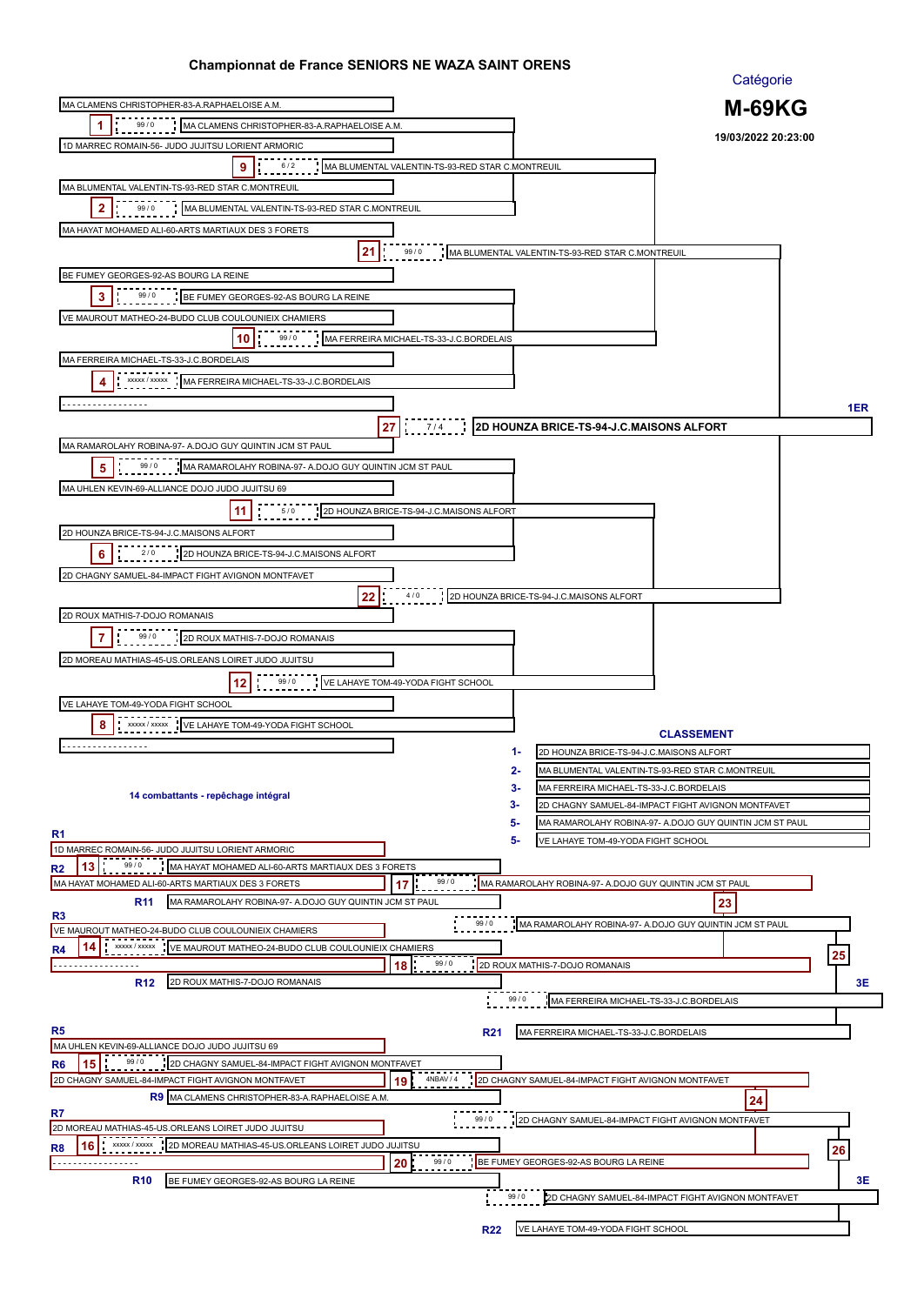|                                                                                                    |                                                        |                                                        | Catégorie                                              |     |
|----------------------------------------------------------------------------------------------------|--------------------------------------------------------|--------------------------------------------------------|--------------------------------------------------------|-----|
| MA KOWALSKI THOMAS-24-BUDO CLUB COULOUNIEIX CHAMIERS                                               |                                                        |                                                        | <b>M-77KG</b>                                          |     |
| 2/0<br>1<br>MA KOWALSKI THOMAS-24-BUDO CLUB COULOUNIEIX CHAMIERS                                   |                                                        |                                                        |                                                        |     |
| BE ROSSO JEROME-97- A DOJO GUY QUINTIN JCM ST PAUL                                                 |                                                        |                                                        | 19/03/2022 20:25:00                                    |     |
| 9<br>99/0                                                                                          | 1D RICHARD CHARLES-2-CDK 02 JUDO NE WAZA               |                                                        |                                                        |     |
| 1D RICHARD CHARLES-2-CDK 02 JUDO NE WAZA                                                           |                                                        |                                                        |                                                        |     |
| 2<br>xxxxx / xxxxx<br>1D RICHARD CHARLES-2-CDK 02 JUDO NE WAZA                                     |                                                        |                                                        |                                                        |     |
| .                                                                                                  |                                                        |                                                        |                                                        |     |
| 21                                                                                                 | 8/6                                                    | 1D RICHARD CHARLES-2-CDK 02 JUDO NE WAZA               |                                                        |     |
| BE SEJALON LEO-TS-83-PUGET ROQUEBRUNE/ARGENS JUDO                                                  |                                                        |                                                        |                                                        |     |
| 3<br>BE SEJALON LEO-TS-83-PUGET ROQUEBRUNE/ARGENS JUDO<br>XXXXX / XXXXX                            |                                                        |                                                        |                                                        |     |
|                                                                                                    |                                                        |                                                        |                                                        |     |
|                                                                                                    |                                                        |                                                        |                                                        |     |
| 10<br>99/0                                                                                         | BE SEJALON LEO-TS-83-PUGET ROQUEBRUNE/ARGENS JUDO      |                                                        |                                                        |     |
| BE AUDUC GWENNOAL-49-YODA FIGHT SCHOOL                                                             |                                                        |                                                        |                                                        |     |
| XXXXX / XXXXX<br>BE AUDUC GWENNOAL-49-YODA FIGHT SCHOOL<br>4                                       |                                                        |                                                        |                                                        |     |
| .                                                                                                  |                                                        |                                                        |                                                        | 1ER |
|                                                                                                    | 27<br>5/0                                              |                                                        | MA GEORGEN DORIAN-TS-83- JUDO JU JITSU FITNESS SEYNOIS |     |
| MA GEORGEN DORIAN-TS-83- JUDO JU JITSU FITNESS SEYNOIS                                             |                                                        |                                                        |                                                        |     |
| XXXXX / XXXXX<br>5<br>MA GEORGEN DORIAN-TS-83- JUDO JU JITSU FITNESS SEYNOIS                       |                                                        |                                                        |                                                        |     |
| .                                                                                                  |                                                        |                                                        |                                                        |     |
| -11<br>6/4                                                                                         | MA GEORGEN DORIAN-TS-83- JUDO JU JITSU FITNESS SEYNOIS |                                                        |                                                        |     |
| 1D LAISNE THEO-89-ACLA GURGY                                                                       |                                                        |                                                        |                                                        |     |
| XXXXX / XXXXX<br>6<br>1D LAISNE THEO-89-ACLA GURGY                                                 |                                                        |                                                        |                                                        |     |
|                                                                                                    |                                                        |                                                        |                                                        |     |
| .                                                                                                  |                                                        |                                                        |                                                        |     |
| 22                                                                                                 | 99/0                                                   | MA GEORGEN DORIAN-TS-83- JUDO JU JITSU FITNESS SEYNOIS |                                                        |     |
| 1D BENNOUALI YOUNESS-TS-44-JSC BELLEVUE                                                            |                                                        |                                                        |                                                        |     |
| 7<br>XXXXX / XXXXX<br>1D BENNOUALI YOUNESS-TS-44-JSC BELLEVUE                                      |                                                        |                                                        |                                                        |     |
| .                                                                                                  |                                                        |                                                        |                                                        |     |
| 99 / 0<br>12                                                                                       | 1D BENNOUALI YOUNESS-TS-44-JSC BELLEVUE                |                                                        |                                                        |     |
| 4D MALET NICOLAS-76-AKELA JUDO JUJITSU                                                             |                                                        |                                                        |                                                        |     |
| 8<br>4D MALET NICOLAS-76-AKELA JUDO JUJITSU<br>XXXXX / XXXXX                                       |                                                        |                                                        | <b>CLASSEMENT</b>                                      |     |
| .                                                                                                  |                                                        | 1-                                                     | MA GEORGEN DORIAN-TS-83- JUDO JU JITSU FITNESS SEYNOIS |     |
|                                                                                                    |                                                        | 2-<br>1D RICHARD CHARLES-2-CDK 02 JUDO NE WAZA         |                                                        |     |
| 9 combattants - repêchage intégral                                                                 |                                                        | 3-                                                     | BE SEJALON LEO-TS-83-PUGET ROQUEBRUNE/ARGENS JUDO      |     |
|                                                                                                    |                                                        | 3-<br>1D BENNOUALI YOUNESS-TS-44-JSC BELLEVUE          |                                                        |     |
| R <sub>1</sub>                                                                                     |                                                        | 5-<br>1D LAISNE THEO-89-ACLA GURGY                     |                                                        |     |
| BE ROSSO JEROME-97- A.DOJO GUY QUINTIN JCM ST PAUL                                                 |                                                        | 5-                                                     | MA KOWALSKI THOMAS-24-BUDO CLUB COULOUNIEIX CHAMIERS   |     |
| 13<br><b>XXXXX / XXXXX</b><br>BE ROSSO JEROME-97- A.DOJO GUY QUINTIN JCM ST PAUL<br>R <sub>2</sub> |                                                        |                                                        |                                                        |     |
| .                                                                                                  | 23/0<br>17                                             | 1D LAISNE THEO-89-ACLA GURGY                           |                                                        |     |
| 1D LAISNE THEO-89-ACLA GURGY<br><b>R11</b><br>R <sub>3</sub>                                       |                                                        |                                                        | 23                                                     |     |
|                                                                                                    | 9/0                                                    | 1D LAISNE THEO-89-ACLA GURGY                           |                                                        |     |
| XXXXX / XXXXX<br>R4                                                                                |                                                        |                                                        |                                                        |     |
| .                                                                                                  | xxxxx / xxxxx<br>18                                    | 4D MALET NICOLAS-76-AKELA JUDO JUJITSU                 |                                                        | 25  |
| <b>R12</b><br>4D MALET NICOLAS-76-AKELA JUDO JUJITSU                                               |                                                        |                                                        |                                                        | 3E  |
|                                                                                                    |                                                        | 4/2                                                    | BE SEJALON LEO-TS-83-PUGET ROQUEBRUNE/ARGENS JUDO      |     |
| R5                                                                                                 | <b>R21</b>                                             | BE SEJALON LEO-TS-83-PUGET ROQUEBRUNE/ARGENS JUDO      |                                                        |     |
|                                                                                                    |                                                        |                                                        |                                                        |     |
| XXXXX / XXXXX<br>R6<br>15                                                                          |                                                        |                                                        |                                                        |     |
|                                                                                                    | xxxxx / xxxxx<br>19                                    | MA KOWALSKI THOMAS-24-BUDO CLUB COULOUNIEIX CHAMIERS   |                                                        |     |
| R9 MA KOWALSKI THOMAS-24-BUDO CLUB COULOUNIEIX CHAMIERS<br>R7                                      |                                                        |                                                        | 24                                                     |     |
|                                                                                                    | 99/0                                                   | MA KOWALSKI THOMAS-24-BUDO CLUB COULOUNIEIX CHAMIERS   |                                                        |     |
| XXXXX / XXXXX<br>16<br>R8<br><u>.</u>                                                              |                                                        |                                                        |                                                        | 26  |
| . <u>.</u> .                                                                                       | XXXXX / XXXXX<br>20                                    | BE AUDUC GWENNOAL-49-YODA FIGHT SCHOOL                 |                                                        |     |
| <b>R10</b><br>BE AUDUC GWENNOAL-49-YODA FIGHT SCHOOL                                               |                                                        |                                                        |                                                        | 3Е  |
|                                                                                                    |                                                        | 8/2<br>1D BENNOUALI YOUNESS-TS-44-JSC BELLEVUE         |                                                        |     |
|                                                                                                    | <b>R22</b>                                             | 1D BENNOUALI YOUNESS-TS-44-JSC BELLEVUE                |                                                        |     |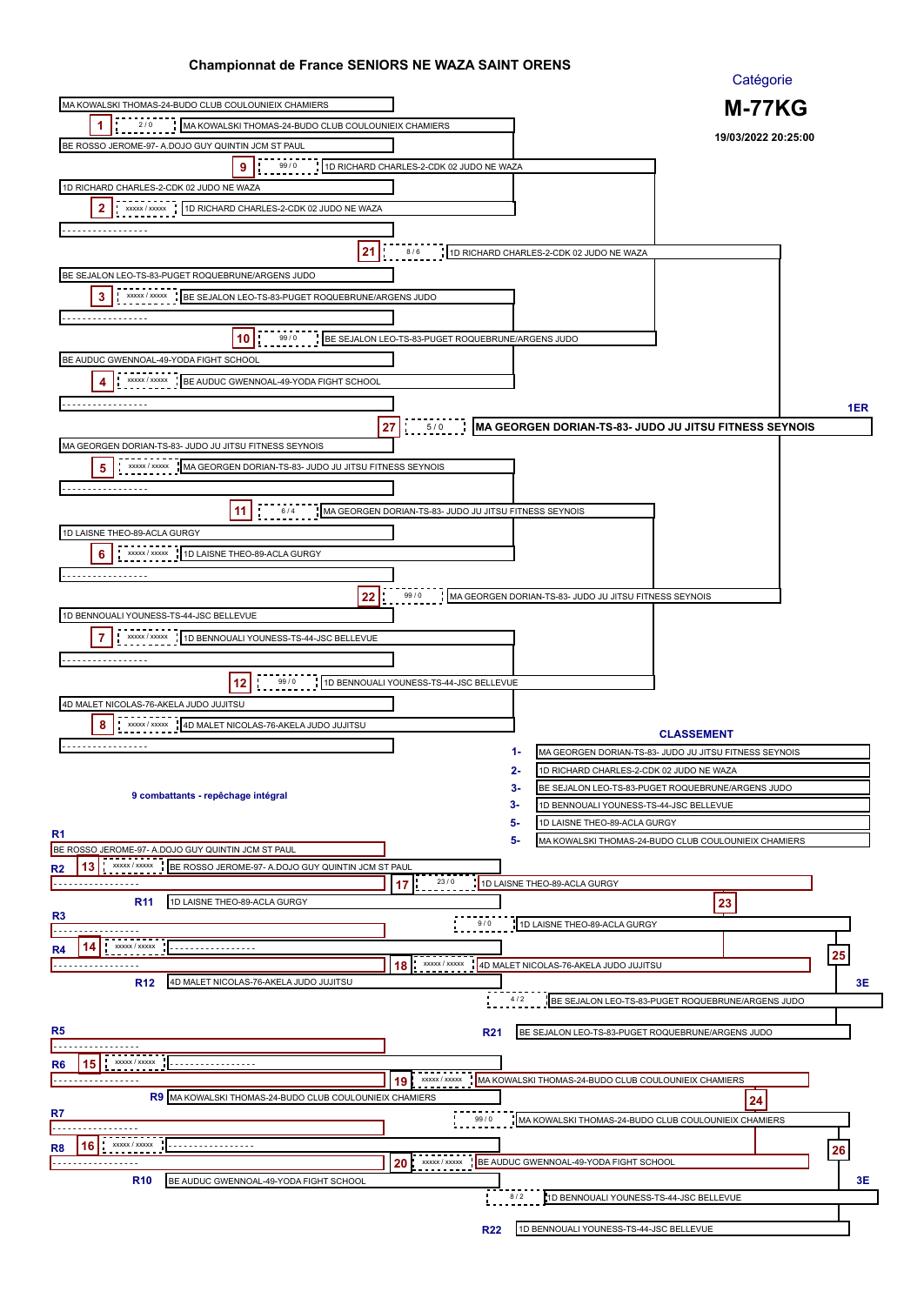|                                                                                                               | Catégorie                                                                  |
|---------------------------------------------------------------------------------------------------------------|----------------------------------------------------------------------------|
| BE SARTHOU ELIOTT-92-AS BOURG LA REINE                                                                        | <b>M-85KG</b>                                                              |
| 1<br>7/2<br>BE SARTHOU ELIOTT-92-AS BOURG LA REINE                                                            |                                                                            |
| MA BON JOSE-13-KODOKAN CIOTADEN                                                                               | 19/03/2022 20:26:00                                                        |
| 9<br>99/0                                                                                                     | MA TRINTIGNAC THOMAS-TS-69-ALLIANCE DOJO JUDO JUJITSU 69                   |
|                                                                                                               |                                                                            |
| MA TRINTIGNAC THOMAS-TS-69-ALLIANCE DOJO JUDO JUJITSU 69                                                      |                                                                            |
| 2<br>XXXXX / XXXXX<br>MA TRINTIGNAC THOMAS-TS-69-ALLIANCE DOJO JUDO JUJITSU 69                                |                                                                            |
| .                                                                                                             |                                                                            |
| 21<br>99/0                                                                                                    | MA TRINTIGNAC THOMAS-TS-69-ALLIANCE DOJO JUDO JUJITSU 69                   |
| BE CHAMPION GUILLAUME-83-A.RAPHAELOISE A.M.                                                                   |                                                                            |
| 3<br>BE CHAMPION GUILLAUME-83-A.RAPHAELOISE A.M.<br>XXXXX / XXXXX                                             |                                                                            |
|                                                                                                               |                                                                            |
|                                                                                                               |                                                                            |
| BE DE LEPINE ALI-TS-93-RED STAR C.MONTREUIL<br>10<br>5/2                                                      |                                                                            |
| BE DE LEPINE ALI-TS-93-RED STAR C.MONTREUIL                                                                   |                                                                            |
| XXXXX / XXXXX<br>BE DE LEPINE ALI-TS-93-RED STAR C.MONTREUIL<br>4                                             |                                                                            |
|                                                                                                               |                                                                            |
|                                                                                                               | 1ER                                                                        |
| ONBAV / 0<br>27                                                                                               | MA TRINTIGNAC THOMAS-TS-69-ALLIANCE DOJO JUDO JUJITSU 6                    |
| 1D MERMER KALONTAS-7- J C PORTES LES VALENCE                                                                  |                                                                            |
| 8/0<br>5<br>1D CHAGNY GABRIEL-84-IMPACT FIGHT AVIGNON MONTFAVET                                               |                                                                            |
| 1D CHAGNY GABRIEL-84-IMPACT FIGHT AVIGNON MONTFAVET                                                           |                                                                            |
| -11<br>ONBAV / 0                                                                                              | 1D CHAGNY GABRIEL-84-IMPACT FIGHT AVIGNON MONTFAVET                        |
|                                                                                                               |                                                                            |
| MA CARNEIRO HENRIQUE-TS-69-JC DE L EST LYONNAIS                                                               |                                                                            |
| XXXXX / XXXXX<br>6<br>MA CARNEIRO HENRIQUE-TS-69-JC DE L EST LYONNAIS                                         |                                                                            |
| .                                                                                                             |                                                                            |
| 22<br>4/2                                                                                                     | VE DJABRAILOV DJABRAIL-11-BUDO CLUB 11                                     |
| 4D PAYET FABRICE-97- A.DOJO GUY QUINTIN JCM ST PAUL                                                           |                                                                            |
| 7<br>XXXXX / XXXXX<br>4D PAYET FABRICE-97- A.DOJO GUY QUINTIN JCM ST PAUL                                     |                                                                            |
|                                                                                                               |                                                                            |
| .                                                                                                             |                                                                            |
| 99 / 0<br>12<br>VE DJABRAILOV DJABRAIL-11-BUDO CLUB 11                                                        |                                                                            |
| VE DJABRAILOV DJABRAIL-11-BUDO CLUB 11                                                                        |                                                                            |
| 8<br>VE DJABRAILOV DJABRAIL-11-BUDO CLUB 11<br>XXXXX / XXXXX                                                  | <b>CLASSEMENT</b>                                                          |
| .                                                                                                             | 1-<br>MA TRINTIGNAC THOMAS-TS-69-ALLIANCE DOJO JUDO JUJITSU 69             |
|                                                                                                               | 2-<br>VE DJABRAILOV DJABRAIL-11-BUDO CLUB 11                               |
|                                                                                                               | 3-<br>BE DE LEPINE ALI-TS-93-RED STAR C.MONTREUIL                          |
| 10 combattants - repêchage intégral                                                                           | 3-<br>1D CHAGNY GABRIEL-84-IMPACT FIGHT AVIGNON MONTFAVET                  |
|                                                                                                               | 5-<br>MA BON JOSE-13-KODOKAN CIOTADEN                                      |
| R <sub>1</sub>                                                                                                | 5-<br>BE SARTHOU ELIOTT-92-AS BOURG LA REINE                               |
| MA BON JOSE-13-KODOKAN CIOTADEN                                                                               |                                                                            |
| 13<br>XXXXX / XXXXX<br>MA BON JOSE-13-KODOKAN CIOTADEN<br>R <sub>2</sub>                                      |                                                                            |
| .<br>17                                                                                                       | MA BON JOSE-13-KODOKAN CIOTADEN<br>4/0                                     |
| MA CARNEIRO HENRIQUE-TS-69-JC DE L EST LYONNAIS<br><b>R11</b><br>R <sub>3</sub>                               | 23                                                                         |
|                                                                                                               | 99 / 0F<br>MA BON JOSE-13-KODOKAN CIOTADEN                                 |
| XXXXX / XXXXX<br><br>R4                                                                                       |                                                                            |
| 18<br>.                                                                                                       | 25<br>4D PAYET FABRICE-97- A.DOJO GUY QUINTIN JCM ST PAUL<br>XXXXX / XXXXX |
| <b>R12</b><br>4D PAYET FABRICE-97- A.DOJO GUY QUINTIN JCM ST PAUL                                             | 3E                                                                         |
|                                                                                                               | 2/0<br>BE DE LEPINE ALI-TS-93-RED STAR C.MONTREUIL                         |
|                                                                                                               |                                                                            |
| R5                                                                                                            | <b>R21</b><br>BE DE LEPINE ALI-TS-93-RED STAR C.MONTREUIL                  |
| 1D MERMER KALONTAS-7- J C PORTES LES VALENCE<br>XXXXX / XXXXX<br>1D MERMER KALONTAS-7- J C PORTES LES VALENCE |                                                                            |
| R6<br>15<br>99/0                                                                                              | BE SARTHOU ELIOTT-92-AS BOURG LA REINE                                     |
| 19<br>R9 BE SARTHOU ELIOTT-92-AS BOURG LA REINE                                                               |                                                                            |
| R7                                                                                                            | 24                                                                         |
|                                                                                                               | 99/0<br>BE SARTHOU ELIOTT-92-AS BOURG LA REINE                             |
| XXXXX / XXXXX<br>R8<br>16<br><u>.</u>                                                                         | 26                                                                         |
| XXXXX / XXXXX<br>20<br>. <u>.</u>                                                                             | BE CHAMPION GUILLAUME-83-A.RAPHAELOISE A.M.                                |
| <b>R10</b><br>BE CHAMPION GUILLAUME-83-A.RAPHAELOISE A.M.                                                     | 3Е                                                                         |
|                                                                                                               | 3/0<br>1D CHAGNY GABRIEL-84-IMPACT FIGHT AVIGNON MONTFAVET                 |
|                                                                                                               |                                                                            |
|                                                                                                               | <b>R22</b><br>1D CHAGNY GABRIEL-84-IMPACT FIGHT AVIGNON MONTFAVET          |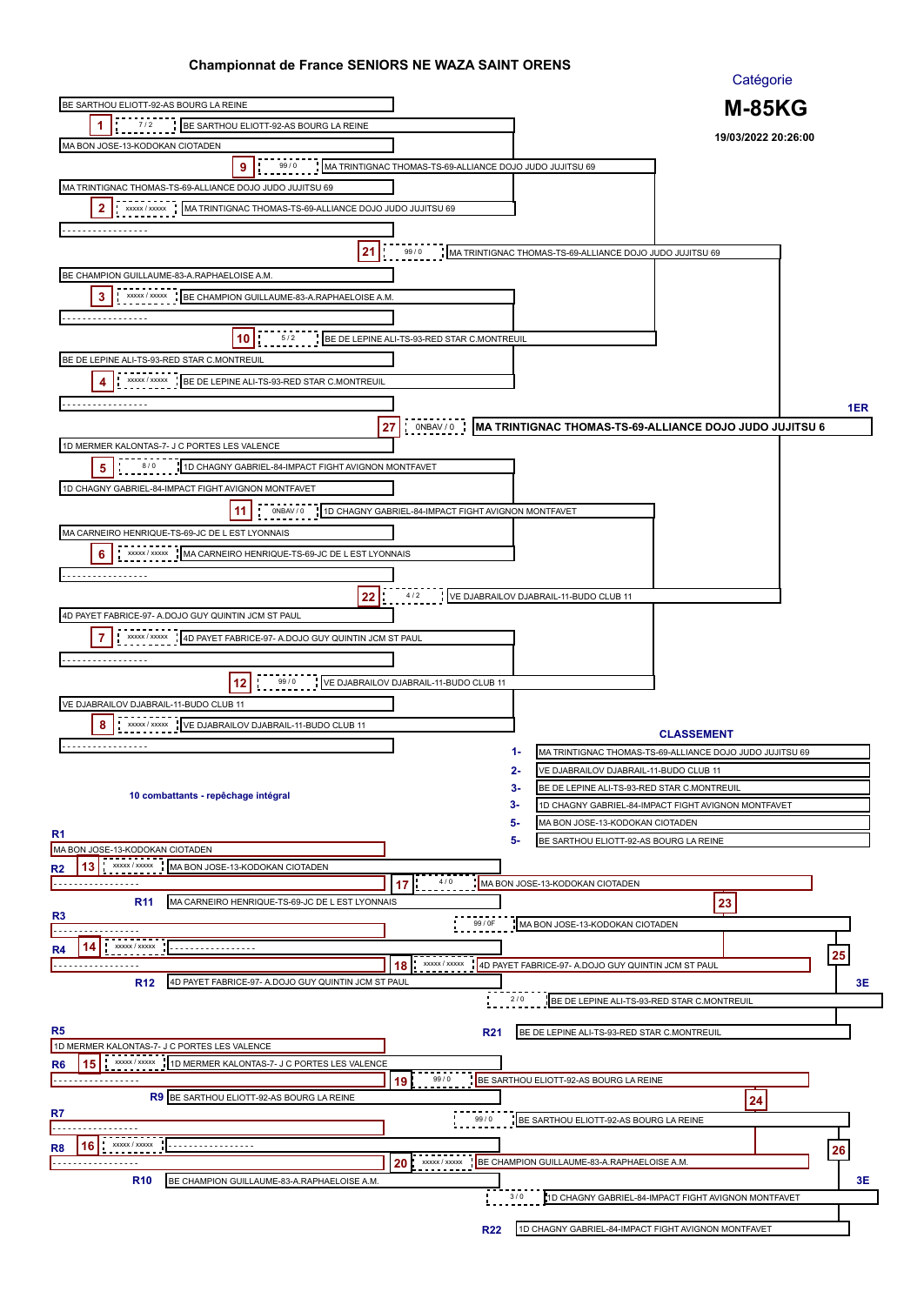| <u> Shahipionnat as Fianos SENio</u>                                          |                                                         |                                                            | Catégorie                                               |     |
|-------------------------------------------------------------------------------|---------------------------------------------------------|------------------------------------------------------------|---------------------------------------------------------|-----|
| MA DA SILVA JULIEN-TS-33-J.C.BORDELAIS                                        |                                                         |                                                            | <b>M-94KG</b>                                           |     |
| 99/0<br>1<br>MA DA SILVA JULIEN-TS-33-J.C.BORDELAIS                           |                                                         |                                                            |                                                         |     |
| 4D COLLIN BENOIT-91-JC CHILLY MAZARIN MORANGIS                                |                                                         |                                                            | 19/03/2022 20:28:00                                     |     |
| 99/0<br>9                                                                     | MA DA SILVA JULIEN-TS-33-J.C.BORDELAIS                  |                                                            |                                                         |     |
| 2D BETEND JEREMY-31-TOULOUSE JUDO                                             |                                                         |                                                            |                                                         |     |
|                                                                               |                                                         |                                                            |                                                         |     |
| 2<br>xxxxx / xxxxx<br>2D BETEND JEREMY-31-TOULOUSE JUDO                       |                                                         |                                                            |                                                         |     |
| <u>.</u>                                                                      |                                                         |                                                            |                                                         |     |
| 21                                                                            | 99/0                                                    | MA DA SILVA JULIEN-TS-33-J.C.BORDELAIS                     |                                                         |     |
| VE CORREIA ADILIO-TS-94-U.S.FONTENAY                                          |                                                         |                                                            |                                                         |     |
| $\cdot$ xxxxx / xxxxx<br>3<br>VE CORREIA ADILIO-TS-94-U.S.FONTENAY            |                                                         |                                                            |                                                         |     |
| .                                                                             |                                                         |                                                            |                                                         |     |
| 99/0                                                                          |                                                         |                                                            |                                                         |     |
| 10                                                                            | VE CORREIA ADILIO-TS-94-U.S.FONTENAY                    |                                                            |                                                         |     |
| 1D LASFER NASSIM-95-BUDO CLUB CERGY                                           |                                                         |                                                            |                                                         |     |
| XXXXX / XXXXX<br>1D LASFER NASSIM-95-BUDO CLUB CERGY<br>4                     |                                                         |                                                            |                                                         |     |
| .                                                                             |                                                         |                                                            |                                                         | 1ER |
|                                                                               | 99/0<br>27                                              | MA DA SILVA JULIEN-TS-33-J.C.BORDELAIS                     |                                                         |     |
| 3D RICHARD ALEXANDRE-TS-49-ALLIANCE MAINE ET LOIRE JUDO                       |                                                         |                                                            |                                                         |     |
| XXXXX / XXXXX<br>3D RICHARD ALEXANDRE-TS-49-ALLIANCE MAINE ET LOIRE JUDO<br>5 |                                                         |                                                            |                                                         |     |
| .                                                                             |                                                         |                                                            |                                                         |     |
|                                                                               |                                                         |                                                            |                                                         |     |
| 11<br>99/0                                                                    | 3D RICHARD ALEXANDRE-TS-49-ALLIANCE MAINE ET LOIRE JUDO |                                                            |                                                         |     |
| 1D JARRETON ELIOT-16-GRAND COGNAC JUDO                                        |                                                         |                                                            |                                                         |     |
| 6<br>XXXXX / XXXXX<br>1D JARRETON ELIOT-16-GRAND COGNAC JUDO                  |                                                         |                                                            |                                                         |     |
| .                                                                             |                                                         |                                                            |                                                         |     |
| 22                                                                            | ONBAV / 0                                               | 3D RICHARD ALEXANDRE-TS-49-ALLIANCE MAINE ET LOIRE JUDO    |                                                         |     |
| 2D MORINE SOFIENE-78-JUDO CLUB CELLOIS                                        |                                                         |                                                            |                                                         |     |
| 7<br>xxxxx / xxxxx                                                            |                                                         |                                                            |                                                         |     |
| 2D MORINE SOFIENE-78-JUDO CLUB CELLOIS                                        |                                                         |                                                            |                                                         |     |
|                                                                               |                                                         |                                                            |                                                         |     |
| ONBAV / 0<br>12                                                               | 2D MORINE SOFIENE-78-JUDO CLUB CELLOIS                  |                                                            |                                                         |     |
| 2D MANCEAU SEBASTIEN-77-BUDOKAI SERRIS JUDO                                   |                                                         |                                                            |                                                         |     |
| 8<br>XXXXX / XXXXX<br>2D MANCEAU SEBASTIEN-77-BUDOKAI SERRIS JUDO             |                                                         |                                                            | <b>CLASSEMENT</b>                                       |     |
|                                                                               |                                                         | 1-<br>MA DA SILVA JULIEN-TS-33-J.C.BORDELAIS               |                                                         |     |
|                                                                               |                                                         |                                                            |                                                         |     |
|                                                                               |                                                         | 2-<br>3-<br>4D COLLIN BENOIT-91-JC CHILLY MAZARIN MORANGIS | 3D RICHARD ALEXANDRE-TS-49-ALLIANCE MAINE ET LOIRE JUDO |     |
| 9 combattants - repêchage intégral                                            |                                                         | 3-<br>2D BETEND JEREMY-31-TOULOUSE JUDO                    |                                                         |     |
|                                                                               |                                                         | 5-<br>VE CORREIA ADILIO-TS-94-U.S.FONTENAY                 |                                                         |     |
| R <sub>1</sub>                                                                |                                                         | 5-<br>2D MORINE SOFIENE-78-JUDO CLUB CELLOIS               |                                                         |     |
| 4D COLLIN BENOIT-91-JC CHILLY MAZARIN MORANGIS<br>XXXXX / XXXXX               |                                                         |                                                            |                                                         |     |
| 4D COLLIN BENOIT-91-JC CHILLY MAZARIN MORANGIS<br>13<br>R2<br>.               | 99/0                                                    | 4D COLLIN BENOIT-91-JC CHILLY MAZARIN MORANGIS             |                                                         |     |
| 1D JARRETON ELIOT-16-GRAND COGNAC JUDO<br><b>R11</b>                          | 17                                                      |                                                            | 23                                                      |     |
| R <sub>3</sub>                                                                |                                                         |                                                            |                                                         |     |
|                                                                               | 99/0                                                    | 4D COLLIN BENOIT-91-JC CHILLY MAZARIN MORANGIS             |                                                         |     |
| XXXXX / XXXXX<br>R4<br>14<br><u></u>                                          |                                                         |                                                            |                                                         | 25  |
| .                                                                             | XXXXX / XXXXX<br>18                                     | 2D MANCEAU SEBASTIEN-77-BUDOKAI SERRIS JUDO                |                                                         |     |
| <b>R12</b><br>2D MANCEAU SEBASTIEN-77-BUDOKAI SERRIS JUDO                     |                                                         |                                                            |                                                         | 3Е  |
|                                                                               |                                                         | 16/0                                                       | 4D COLLIN BENOIT-91-JC CHILLY MAZARIN MORANGIS          |     |
| R5                                                                            | <b>R21</b>                                              | VE CORREIA ADILIO-TS-94-U.S.FONTENAY                       |                                                         |     |
|                                                                               |                                                         |                                                            |                                                         |     |
| XXXXX / XXXXX<br>R6<br>15                                                     |                                                         |                                                            |                                                         |     |
| .                                                                             | XXXXX / XXXXX<br>19                                     | 2D BETEND JEREMY-31-TOULOUSE JUDO                          |                                                         |     |
| R9 2D BETEND JEREMY-31-TOULOUSE JUDO                                          |                                                         |                                                            | 24                                                      |     |
| R7                                                                            | 99/0                                                    | 2D BETEND JEREMY-31-TOULOUSE JUDO                          |                                                         |     |
| XXXXX / XXXXX<br>16<br>.                                                      |                                                         |                                                            |                                                         |     |
| R8                                                                            | XXXXX / XXXXX<br>20                                     | 1D LASFER NASSIM-95-BUDO CLUB CERGY                        |                                                         | 26  |
| <b>R10</b><br>1D LASFER NASSIM-95-BUDO CLUB CERGY                             |                                                         |                                                            |                                                         | 3Е  |
|                                                                               |                                                         | 99/0<br>2D BETEND JEREMY-31-TOULOUSE JUDO                  |                                                         |     |
|                                                                               |                                                         |                                                            |                                                         |     |
|                                                                               | <b>R22</b>                                              | 2D MORINE SOFIENE-78-JUDO CLUB CELLOIS                     |                                                         |     |